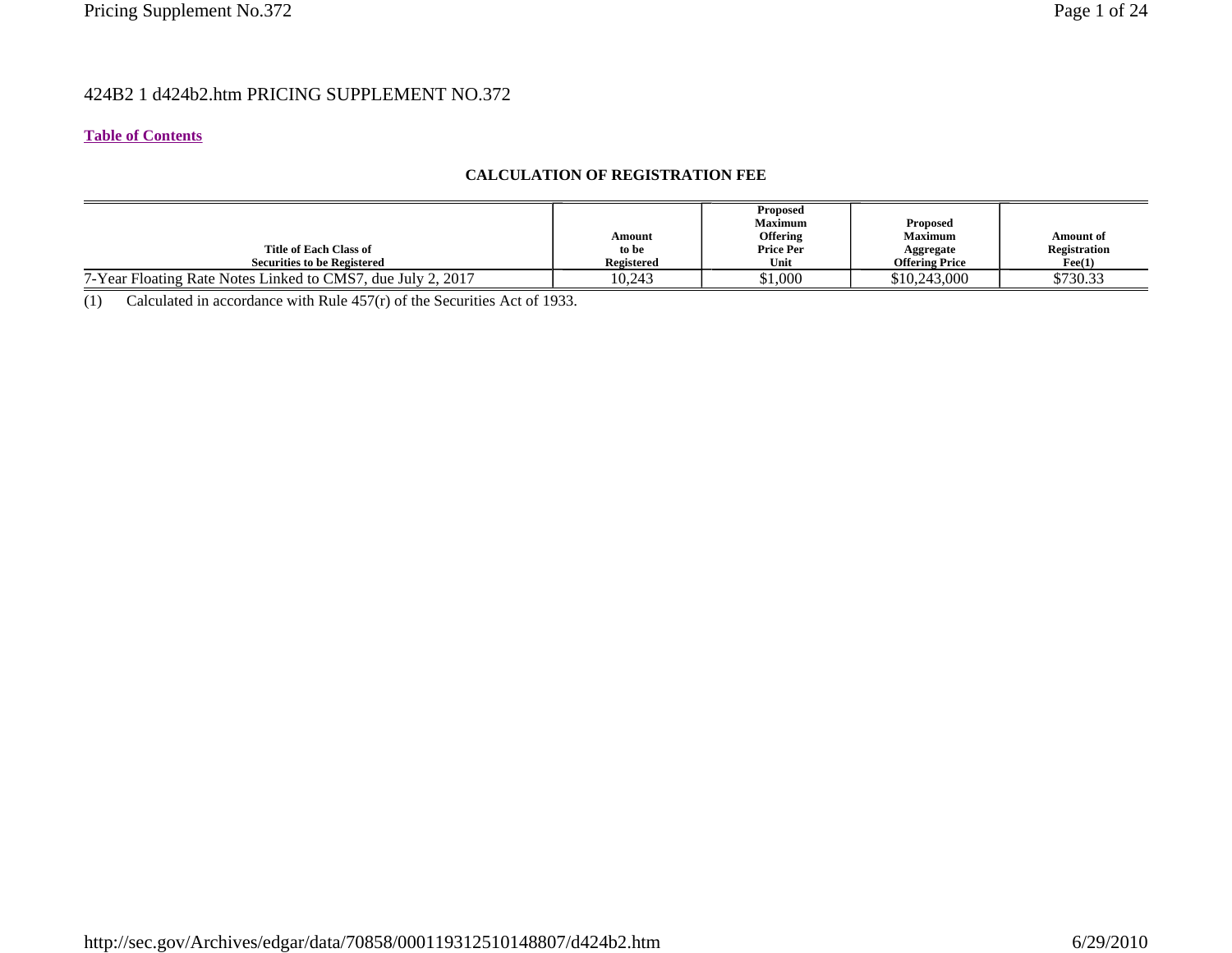Pricing Supplement No. 372 (To Prospectus dated April 20, 2009 and Series L Prospectus Supplement dated April 21, 2009)

 $J$ <sub>Une 24, 2010</sub><br>**Bank of America** 

#### **\$10,243,000**

#### **7-Year Floating Rate Notes Linked to CMS7, due July 2, 2017**

- The notes are senior unsecured debt securities issued by Bank of America Corporation. Payments on the notes are subject to our credit risk. The notes provide holders a floating rate based on the CMS7 rate, as described below.
- •The notes will be issued in denominations of whole units. Each unit will have a principal amount of \$1,000.
- •We will pay interest on the notes quarterly in arrears on January 2, April 2, July 2, and October 2 of each year, and on the maturity date, beginning on October 2, 2010.
- •The notes will accrue interest for each quarterly interest period at a floating rate per annum equal to the product of (a) the Participation Rate and (b) the 7-year U.S. Dollar Constant Maturity Swap Rate ("CMS7"). The CMS7 rate is a long-term interest rate that measures the fixed rate of interest payable on a fixed for floating U.S. dollar interest rate swap transaction with a maturity of 7 years.
- •The Participation Rate is 108%, which was determined on June 24, 2010 (the "pricing date").
- •At maturity, you will receive for each unit of your notes a cash payment equal to the \$1,000 principal amount, plus any accrued and unpaid interest.
- •The notes may not be redeemed at our option or at your option prior to the maturity date.
- •The notes will not be listed on any securities exchange.
- •Each of Merrill Lynch, Pierce, Fenner & Smith Incorporated ("MLPF&S") and its broker-dealer affiliate First Republic Securities Company, LLC ("First Republic") is acting in its capacity as principal for your account.
- •The CUSIP number for the notes is 06048WCF5.

#### The notes:

| <b>Are Not FDIC Insured</b> | <b>Are Not Bank Guaranteed</b> | <b>May Lose Value</b> |              |  |
|-----------------------------|--------------------------------|-----------------------|--------------|--|
|                             | Per Note                       |                       |              |  |
|                             |                                |                       | <b>Total</b> |  |
| Public offering price       |                                | 100.00%               | \$10,243,000 |  |
| Underwriting discount       |                                | 2.00%                 | \$ 204,860   |  |
| Proceeds (before expenses)  |                                | 98.00%                | \$10,038,140 |  |

The notes are unsecured and are not savings accounts, deposits, or other obligations of a bank. The notes are not guaranteed by Bank of America, N.A. ("BANA") or any other bank, are not insured by the Federal Deposit *Insurance Corporation (the "FDIC") or any other governmental agency and involve investment risks. Potential purchasers of the notes should consider the information under "Risk Factors" beginning on page PS-7.* 

*None of the Securities and Exchange Commission (the "SEC"), any state securities commission, or any other regulatory body has approved or disapproved of these notes or passed upon the adequacy or accuracy of this pricing supplement, the accompanying prospectus supplement, or the accompanying prospectus. Any representation to the contrary is a criminal offense.* 

**Filed Pursuant to Rule 424(b)(2) Registration No. 333-158663**

# http://sec.gov/Archives/edgar/data/70858/000119312510148807/d424b2.htm 6/29/2010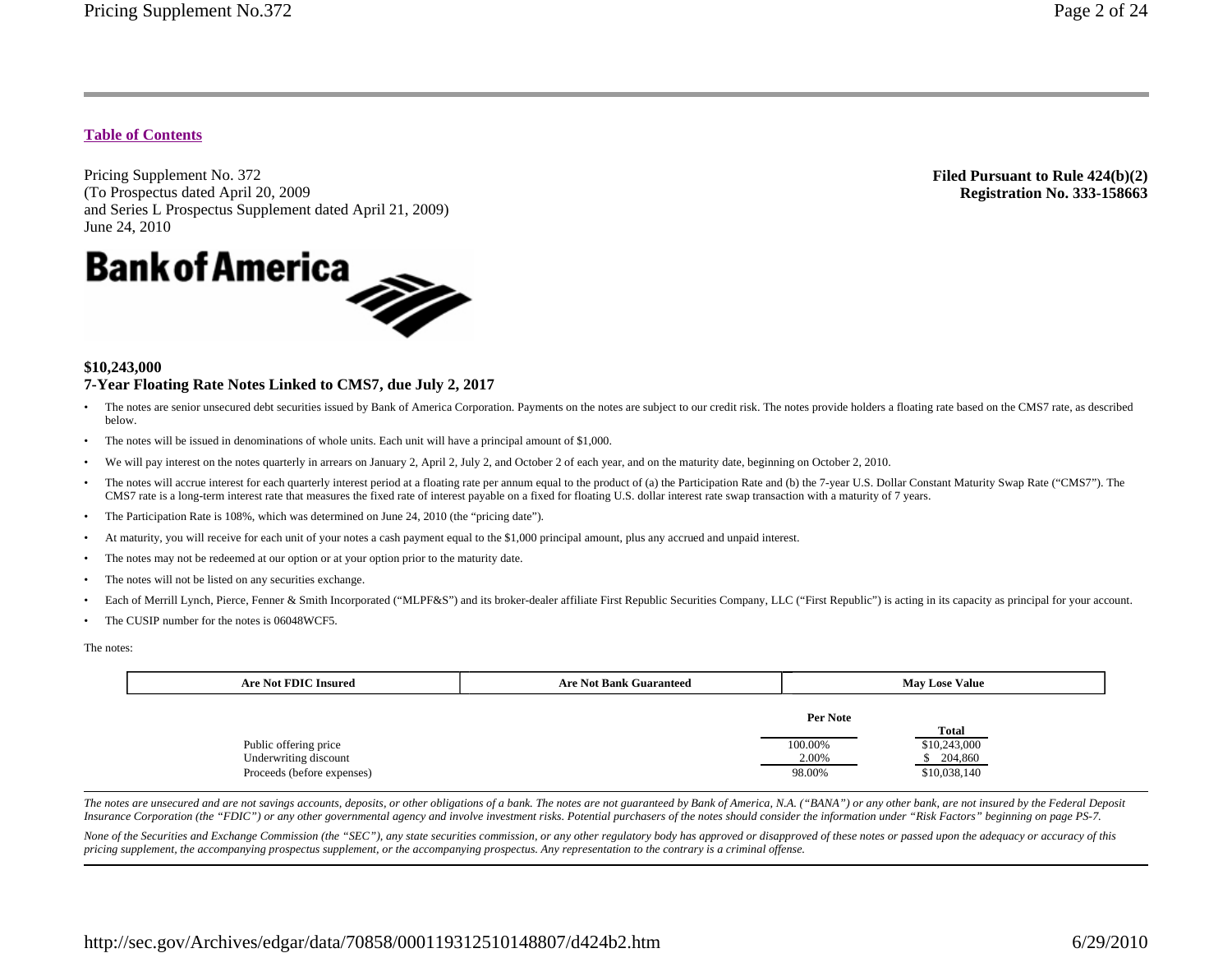We will deliver the notes in book-entry form only through The Depository Trust Company on or about July 2, 2010 against payment in immediately available funds.

**Merrill Lynch & Co.**  Selling Agent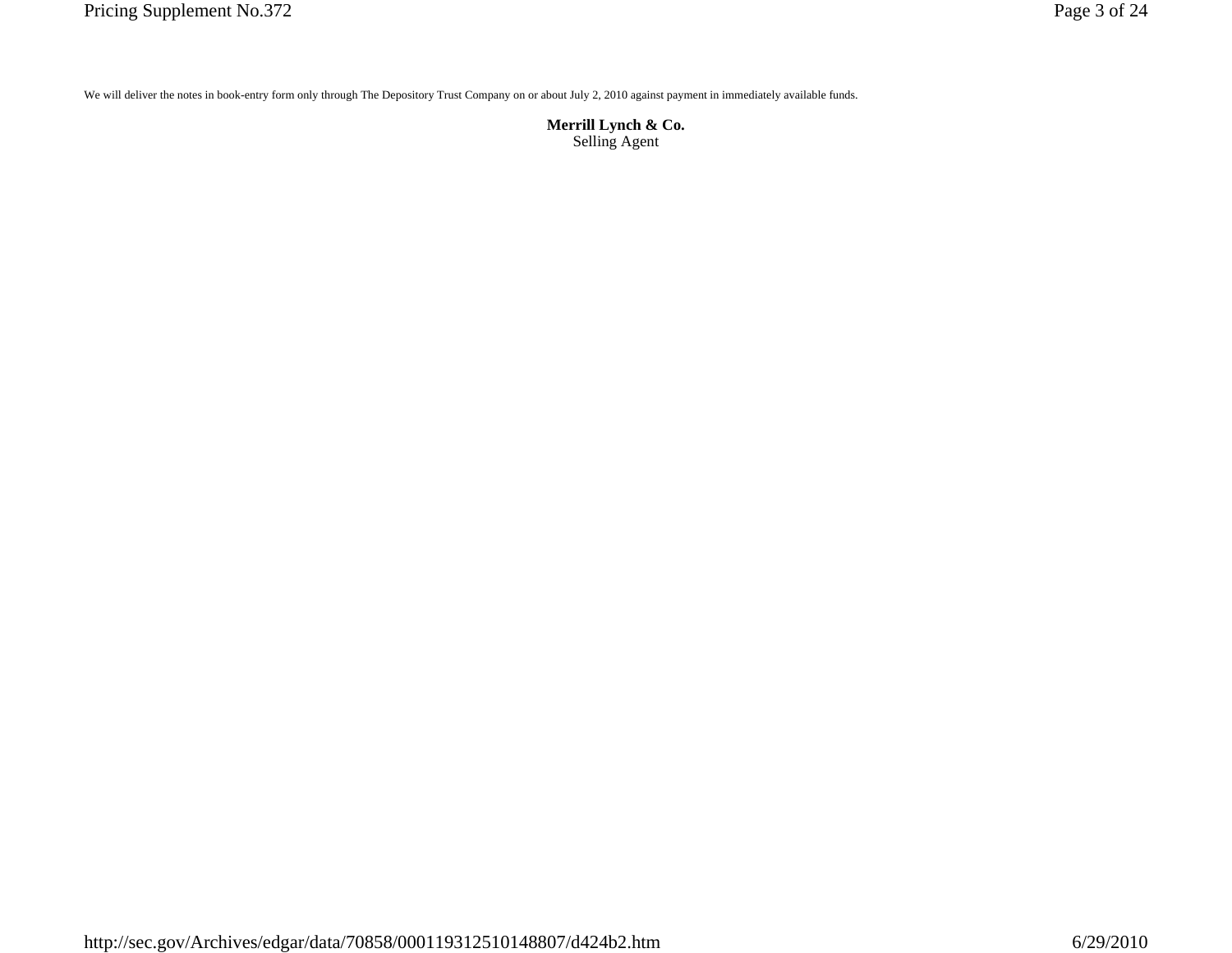#### **TABLE OF CONTENTS**

|                                                    | Page    |
|----------------------------------------------------|---------|
| <b>SUMMARY</b>                                     | $PS-3$  |
| <b>RISK FACTORS</b>                                | $PS-7$  |
| USE OF PROCEEDS                                    | $PS-11$ |
| <b>DESCRIPTION OF THE NOTES</b>                    | $PS-12$ |
| THE 7-YEAR U.S. DOLLAR CONSTANT MATURITY SWAP RATE | $PS-15$ |
| SUPPLEMENTAL PLAN OF DISTRIBUTION                  | $PS-17$ |
| U.S. FEDERAL INCOME TAX SUMMARY                    | $PS-18$ |
| <b>ERISA CONSIDERATIONS</b>                        | $PS-18$ |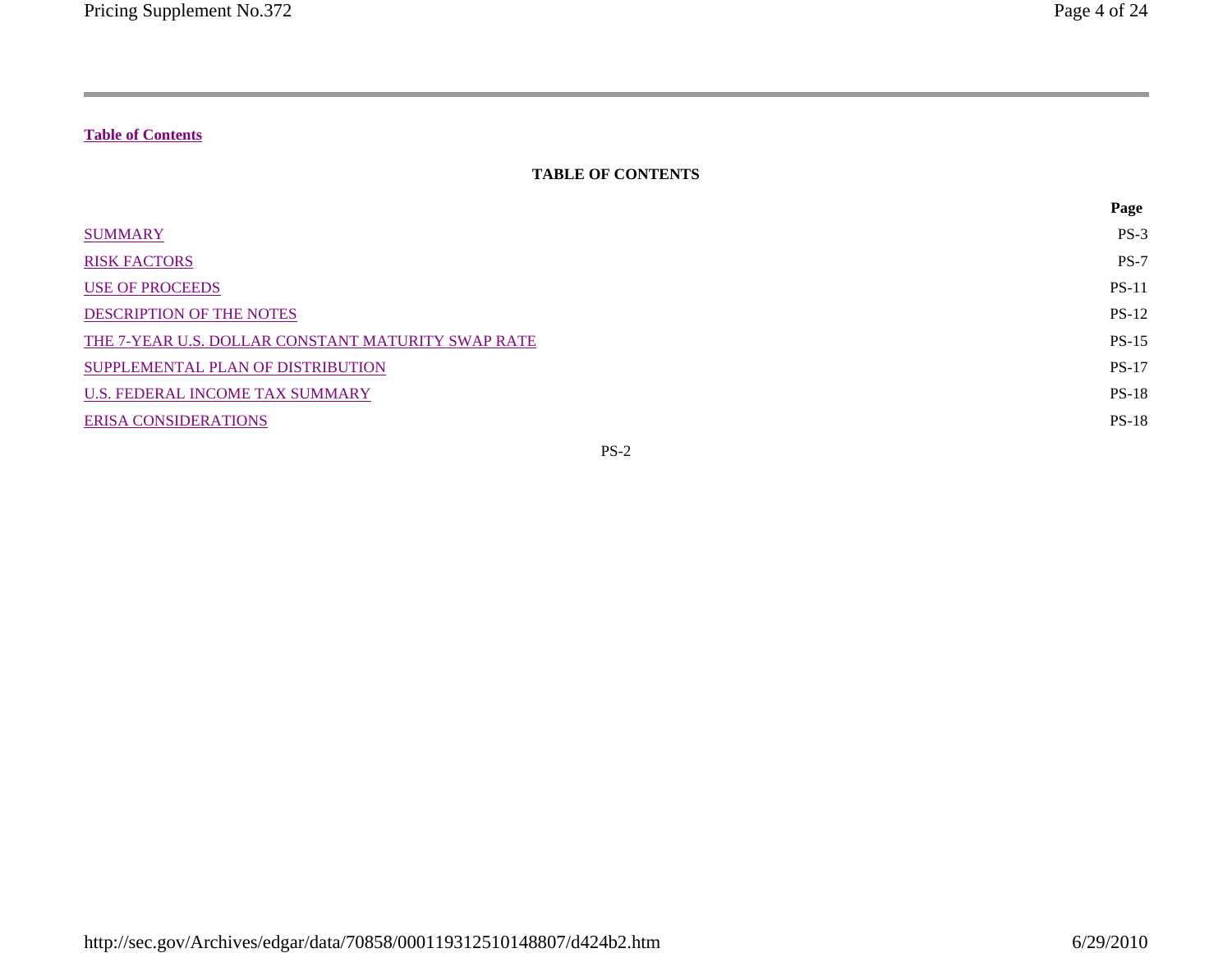### **SUMMARY**

This summary includes questions and answers that highlight selected information from this pricing supplement and the accompanying prospectus supplement and prospectus to help you understand these notes. You should read carefully the entire pricing supplement, prospectus supplement, and prospectus to understand fully the terms of the notes, as well as the tax and other considerations important to you in making a decision about whether to invest in the notes. In particular, you should review carefully the section in this pricing supplement entitled "Risk Factors," which highlights a number of risks, to determine whether an investment in the notes is appropriate for you. If information in this pricing supplement is inconsistent with the prospectus supplement or prospectus, this pricing supplement will supersede those documents.

Certain capitalized terms used and not defined in this pricing supplement have the meanings ascribed to them in the prospectus supplement and prospectus.

You are urged to consult with your own attorneys and business and tax advisors before making a decision to purchase any of the notes.

The information in this "Summary" section is qualified in its entirety by the more detailed explanation set forth elsewhere in this pricing supplement and the accompanying prospectus supplement and prospectus. You should rely only on the information contained in this pricing supplement and the accompanying prospectus supplement and prospectus. We have not authorized any other person to provide you with different information. If anyone provides you with different or inconsistent information, you should not rely on it. Neither we nor either of the selling agents is making an offer to sell these notes in any jurisdiction where the offer or sale is not permitted. You should assume that the information in this pricing supplement, the accompanying prospectus supplement, and prospectus is accurate only as of the date on their respective front covers.

Unless otherwise indicated or unless the context requires otherwise, all references in this document to "we," "us," "our," or similar references are to Bank of America Corporation.

### **What are the notes?**

The notes are senior unsecured debt securities issued by Bank of America Corporation, and are not guaranteed or insured by the FDIC or secured by collateral. **The notes will rank equally with all of our other unsecured senior indebtedness from time to time outstanding, and any payments due on the notes, including any repayment of principal, will be subject to our credit risk.** The notes are **not** guaranteed under the FDIC's Temporary Liquidity Guarantee Program. The notes will mature on July 2, 2017.

#### **Will you receive interest on the notes?**

Yes. We will pay quarterly interest on the notes. We will pay interest on January 2, April 2, July 2, and October 2 of each year, and on the maturity date, beginning on October 2, 2010.

Interest on the notes will accrue for each quarterly interest period at a floating rate per annum equal to the product of (a) the Participation Rate and (b) the 7-Year U.S. Dollar Constant Maturity Swap Rate ("CMS7"), rounded to three decimal places and calculated on the basis of a 360-day year of twelve 30-day months. The Participation Rate is 108%. See "Description of the Notes—Interest."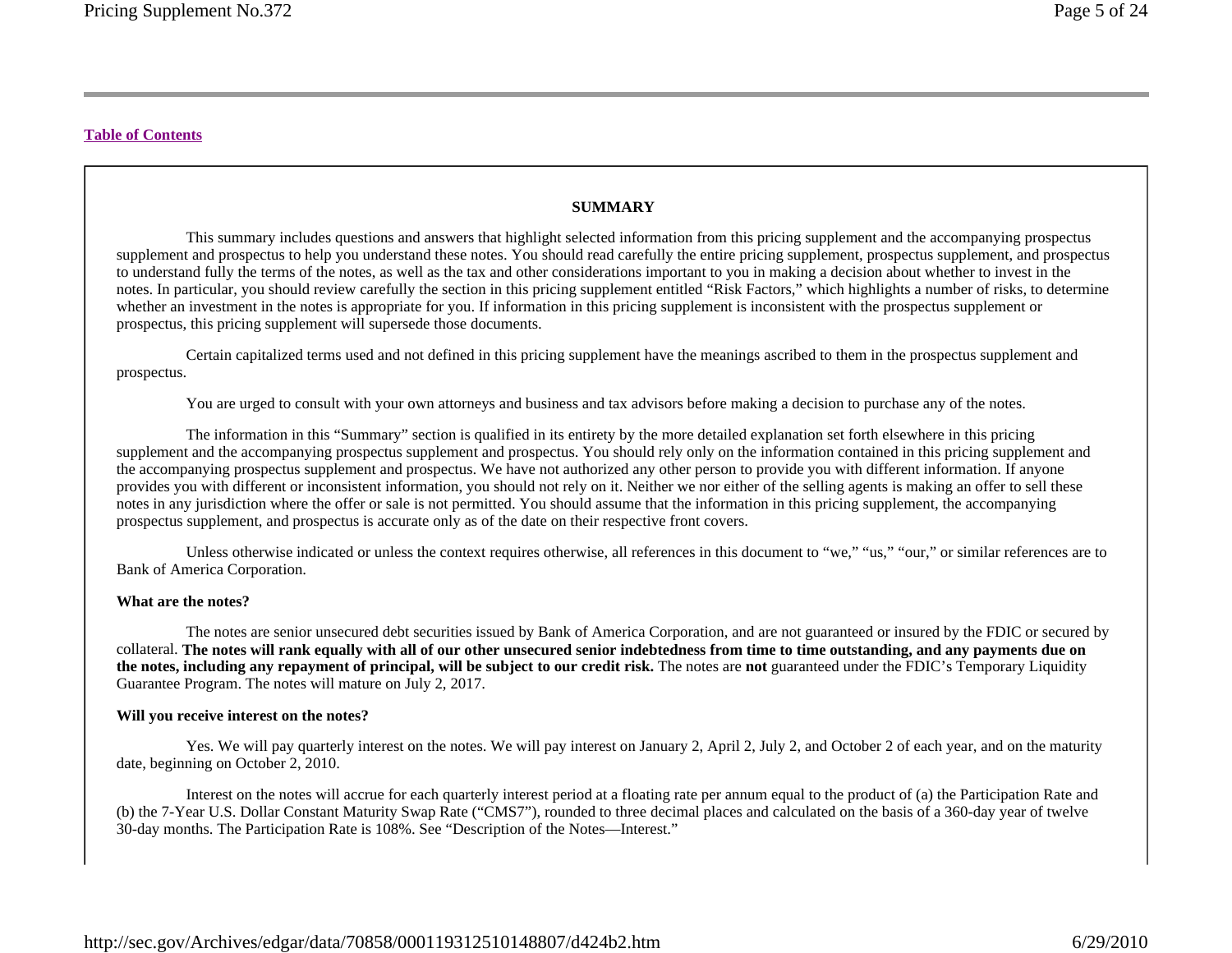Pricing Supplement No.372 Page 6 of 24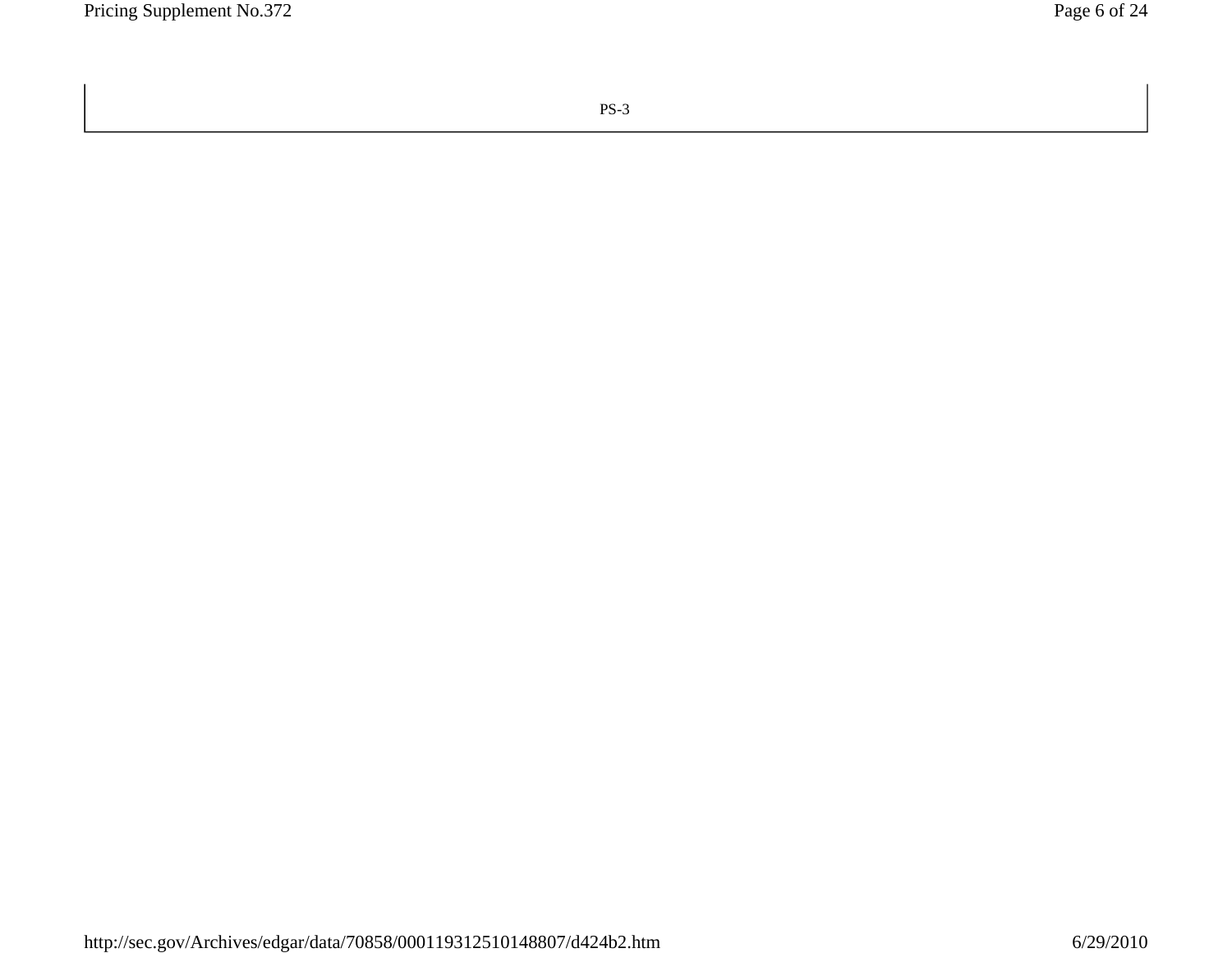#### **Can we redeem your notes before the maturity date?**

No. We will not have the option to redeem the notes prior to the maturity date.

#### **Will you receive your principal at maturity?**

Yes. If you hold the notes until maturity, you will receive your principal amount and any accrued and unpaid interest on the notes, subject to our credit risk. See "Risk Factors—Payments on the notes are subject to our credit risk, and changes in our credit ratings are expected to affect the value of the notes." However, if you sell the notes prior to maturity, you may find that the market value of the notes may be less than the principal amount of the notes.

#### **What is CMS7 and what does it measure?**

CMS7 means the 7-year U.S. Dollar Constant Maturity Swap Rate that appears on Reuters page ISDAFIX3 as of 11:00 A.M., New York City time, on the applicable U.S. Government Securities Business Day (as defined below), as determined by the calculation agent. See "Description of the Notes— Interest" below.

CMS7 is a "constant maturity swap rate" that measures the fixed rate of interest payable on a hypothetical fixed-for-floating U.S. dollar interest rate swap transaction with a maturity of 7 years. In such a hypothetical swap transaction, the fixed rate of interest, payable semi-annually, is exchangeable for a floating 3-month LIBOR-based payment stream that is payable quarterly. "LIBOR" is the London interbank offered rate and is a common rate of interest used in the swaps industry. For additional information on CMS7, see the section below, "The 7-Year U.S. Dollar Constant Maturity Swap Rate."

### **How has CMS7 performed historically?**

We have included a table and a graph showing the historical levels of CMS7 from January 2005 through May 2010, in the section entitled "The 7- Year U.S. Dollar Constant Maturity Swap Rate." We also have included a graph showing the monthly CMS7 relative to the monthly 7-Year Constant Maturity Treasury Rate ("CMT7") during the same period, as movements in CMS7 have historically been correlated to some extent, but not exactly, to movements in CMT7. We have provided this historical information to help you evaluate the performance of CMS7 in various economic environments; however, past performance of CMS7 is not necessarily indicative of how CMS7 will perform in the future or as to its correlation to the CMT7 or a 7-year Treasury note.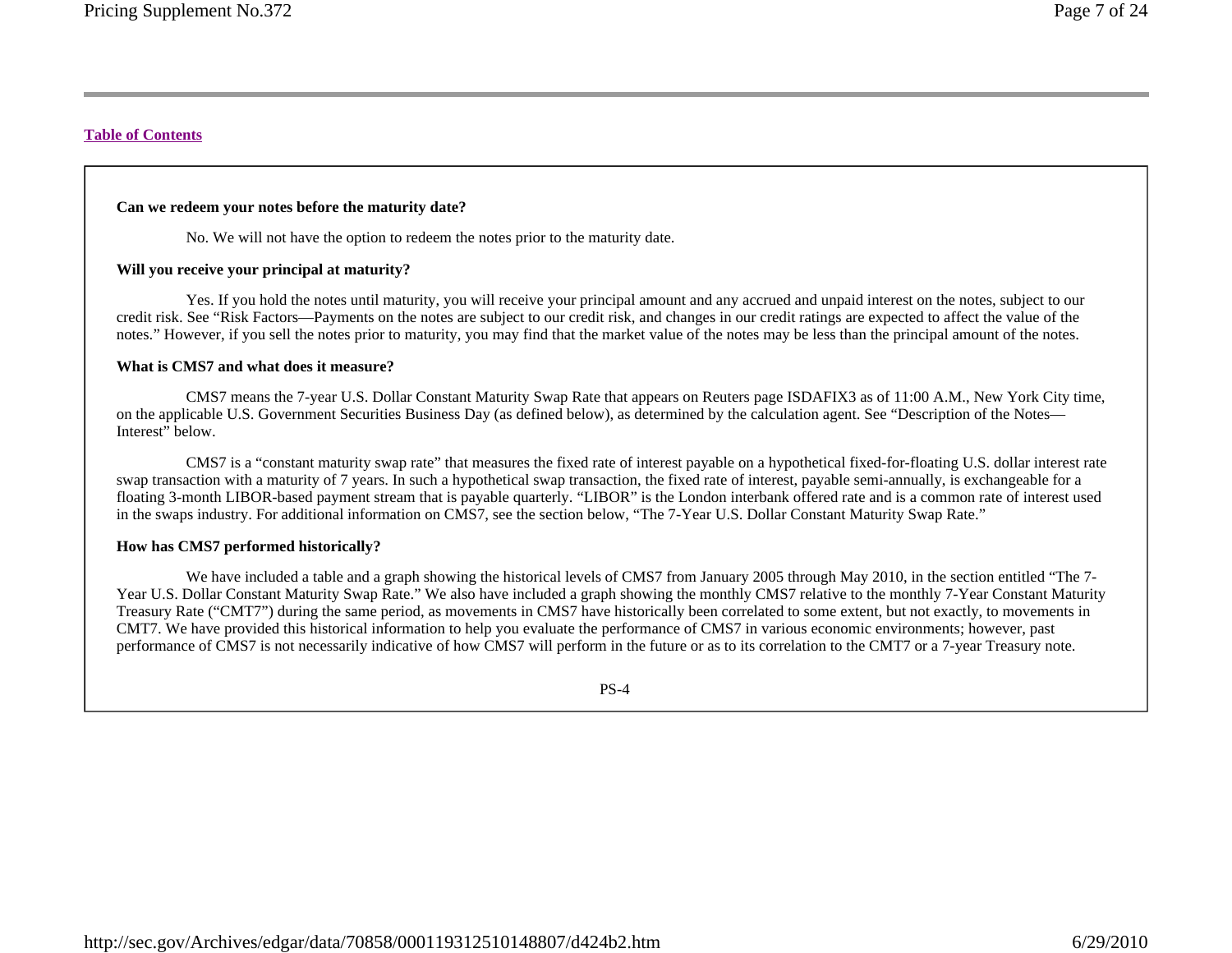**Examples:** Set forth below are three examples of the calculation of the amount of interest payable on the notes in a quarterly interest period, based upon the Participation Rate of 108%. Each **hypothetical** interest rate payable on the notes set forth below would apply only to the applicable interest period; the actual applicable interest rate in that interest period, or in any other interest period, may be different.

**Example 1:** 

**Hypothetical CMS7:** 2.500%

In this case, the annualized interest rate payable for the quarterly interest period will be  $108\% \times 2.500\% = 2.700\%$ .

For each \$1,000 in aggregate principal amount of the notes, the **hypothetical** payment on the applicable interest payment date for a **hypothetical** interest period of 91 actual days, using the 30/360 day count, would be calculated as follows:

(a)  $$1,000 \times$  (b) 2.700%  $\times$  (c) 90/360 = \$6.75

**Example 2:** 

**Hypothetical CMS7:** 5.000%

In this case, the annualized interest rate payable for the quarterly interest period will be  $108\% \times 5.000\% = 5.400\%$ .

For each \$1,000 in aggregate principal amount of the notes, the **hypothetical** payment on the applicable interest payment date for a **hypothetical** interest period of 91 actual days, using the 30/360 day count, would be calculated as follows:

(a)  $$1,000 \times$  (b)  $5.400\% \times$  (c)  $90/360 = $13.50$ 

**Example 3:** 

**Hypothetical CMS7:** 7.000%

In this case, the annualized interest rate payable for the quarterly interest period will be  $108\% \times 7.000\% = 7.560\%$ .

For each \$1,000 in aggregate principal amount of the notes, the **hypothetical** payment on the applicable interest payment date for a **hypothetical** interest period of 91 actual days, using the 30/360 day count, would be calculated as follows:

(a)  $$1,000 \times$  (b)  $7.560\% \times$  (c)  $90/360 = $18.90$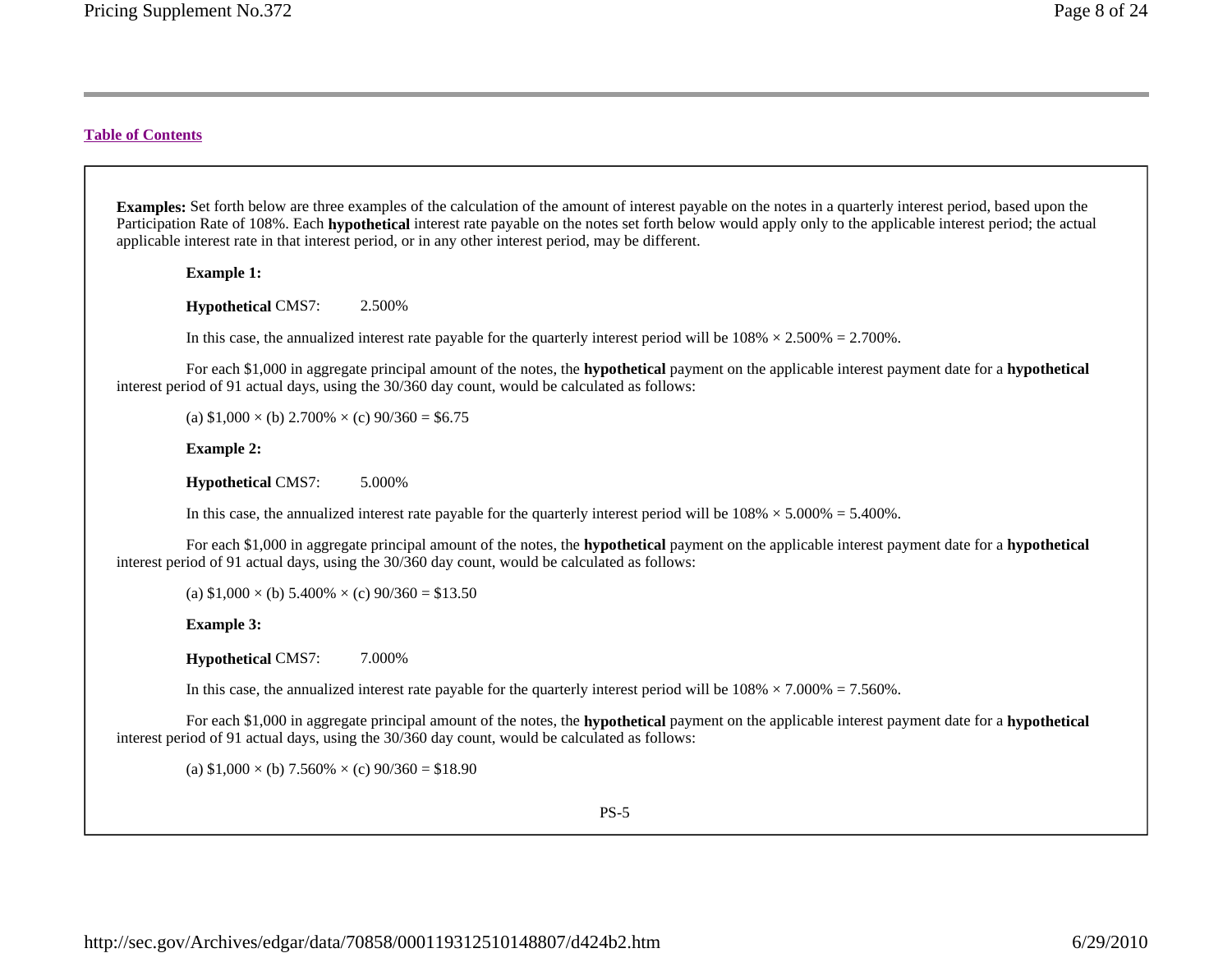#### **Who will determine the amounts payable on the notes?**

A calculation agent will make all payment and other determinations associated with the notes, including determining CMS7 on each interest determination date and the applicable interest rate for each interest period. We have appointed our subsidiary, Merrill Lynch Capital Services, Inc. ("MLCS"), to act as calculation agent for the notes. See the section entitled "Description of the Notes—Role of the Calculation Agent."

#### **Who are the selling agents for the notes?**

MLPF&S and First Republic are acting as our selling agents in connection with this offering and will be compensated based on the total principal amount of notes sold. In this capacity, neither of the selling agents is your fiduciary or advisor, and you should not rely upon any communication from it in connection with the notes as investment advice or a recommendation to purchase the notes. You should make your own investment decision regarding the notes after consulting with your legal, tax, and other advisors.

#### **How are the notes being offered?**

We have registered the notes with the SEC in the United States. However, we are not registering the notes for public distribution in any jurisdiction other than the United States. The selling agents may solicit offers to purchase the notes from non-U.S. investors in reliance on available private placement exemptions. See the section entitled "Supplemental Plan of Distribution—Selling Restrictions" in the prospectus supplement.

### **How are the notes treated for U.S. federal income tax purposes?**

The notes will be treated as "variable rate debt instruments." If you are a Non-U.S. Holder, payments on the notes generally will not be subject to U.S. federal income or withholding tax, as long as you provide us with the required completed tax forms.

See the section entitled "U.S. Federal Income Tax Summary."

### **Will the notes be listed on an exchange?**

No. The notes will not be listed on any securities exchange, and a market for them may never develop.

### **Does ERISA impose any limitations on purchases of the notes?**

Yes. An employee benefit plan subject to the fiduciary responsibility provisions of the Employee Retirement Income Security Act of 1974 (commonly referred to as "ERISA") or a plan that is subject to Section 4975 of the Internal Revenue Code of 1986, as amended, or the "Code," including individual retirement accounts, individual retirement annuities or Keogh plans, or any entity the assets of which are deemed to be "plan assets" under the ERISA regulations, should not purchase, hold, or dispose of the notes unless that plan or entity has determined that its purchase, holding, or disposition of the notes will not constitute a prohibited transaction under ERISA or Section 4975 of the Code.

Any plan or entity purchasing the notes will be deemed to be representing that it has made such determination, or that a prohibited transaction class exemption ("PTCE") or other statutory or administrative exemption exists and can be relied upon by such plan or entity. See the section entitled "ERISA Considerations."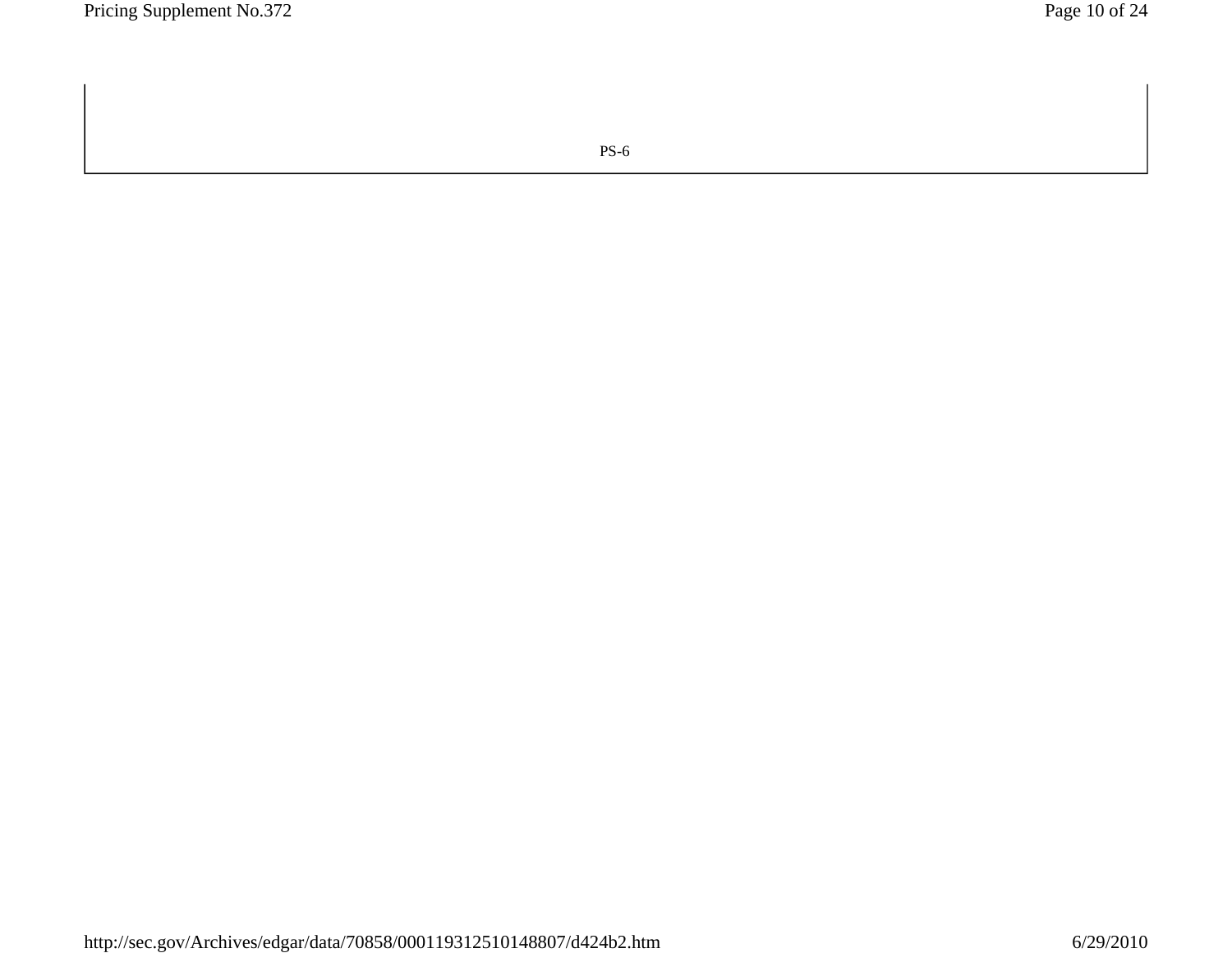### **RISK FACTORS**

*Your investment in the notes entails significant risks. Your decision to purchase the notes should be made only after carefully considering the risks of an investment in the notes, including those discussed below, with your advisors in light of your particular circumstances. The notes are not an appropriate investment for you if you are not knowledgeable about significant elements of the notes or financial matters in general.* 

Your yield may be less than the yield on a conventional debt security of comparable maturity. The yield that you receive on the notes may be less than the return you would earn if you purchased a more conventional debt security with the same maturity date, such as a fixed-rate security. As a result, your investment in the notes may not reflect the full opportunity cost to you when you consider factors that affect the time value of money.

**You must rely on your own evaluation of the merits of an investment linked to U.S. Dollar Constant Maturity Swap Rates.** In the ordinary course of their businesses, our affiliates may have expressed views on expected movements in U.S. Dollar Constant Maturity Swap Rates and related interest rates, and may do so in the future. These views or reports may be communicated to our clients and clients of our affiliates. However, these views are subject to change from time to time. Moreover, other professionals who deal in markets relating to U.S. Dollar Constant Maturity Swap Rates may at any time have significantly different views from those of our affiliates. For these reasons, you are encouraged to derive information concerning U.S. Dollar Constant Maturity Swap Rates and related interest rates from multiple sources, and you should not rely on the views expressed by our affiliates. Neither the offering of the notes nor any views which our affiliates from time to time may express in the ordinary course of their businesses constitutes a recommendation as to the merits of an investment in the notes.

**In seeking to provide you with what we believe to be commercially reasonable terms for the notes, we have considered the costs of developing,**  hedging, and distributing the notes. In determining the economic terms of the notes, and consequently the potential return on the notes to you, a number of factors are taken into account. Among these factors are certain costs associated with creating, hedging, and offering the notes. In structuring the economic terms of the notes, we seek to provide you with what we believe to be commercially reasonable terms. The price, if any, at which you could sell your notes in a secondary market transaction is expected to be affected by the factors that we considered in setting the economic terms of the notes, namely the costs associated with the notes, and compensation for developing and hedging the notes. The quoted price of any of our affiliates for the notes could be higher or lower than the original offering price.

Assuming there is no change in market conditions or any other relevant factors, the price, if any, at which the selling agents or another purchaser might be willing to purchase your notes in a secondary market transaction is expected to be lower than the original offering price. This is due to, among other things, the fact that the original offering price includes, and secondary market prices are likely to exclude, the developing and hedging costs associated with the notes.

**We cannot assure you that a trading market for your notes will ever develop or be maintained.** We will not list the notes on any securities exchange. We cannot predict how the notes will trade in any secondary market or whether that market will be liquid or illiquid.

The development of a trading market for the notes will depend on our financial performance and other factors. The number of potential buyers of your notes in any secondary market may be limited. We anticipate that one or more of the selling agents will act as a market-maker for the notes, but it is not required to do so. Any such selling agent may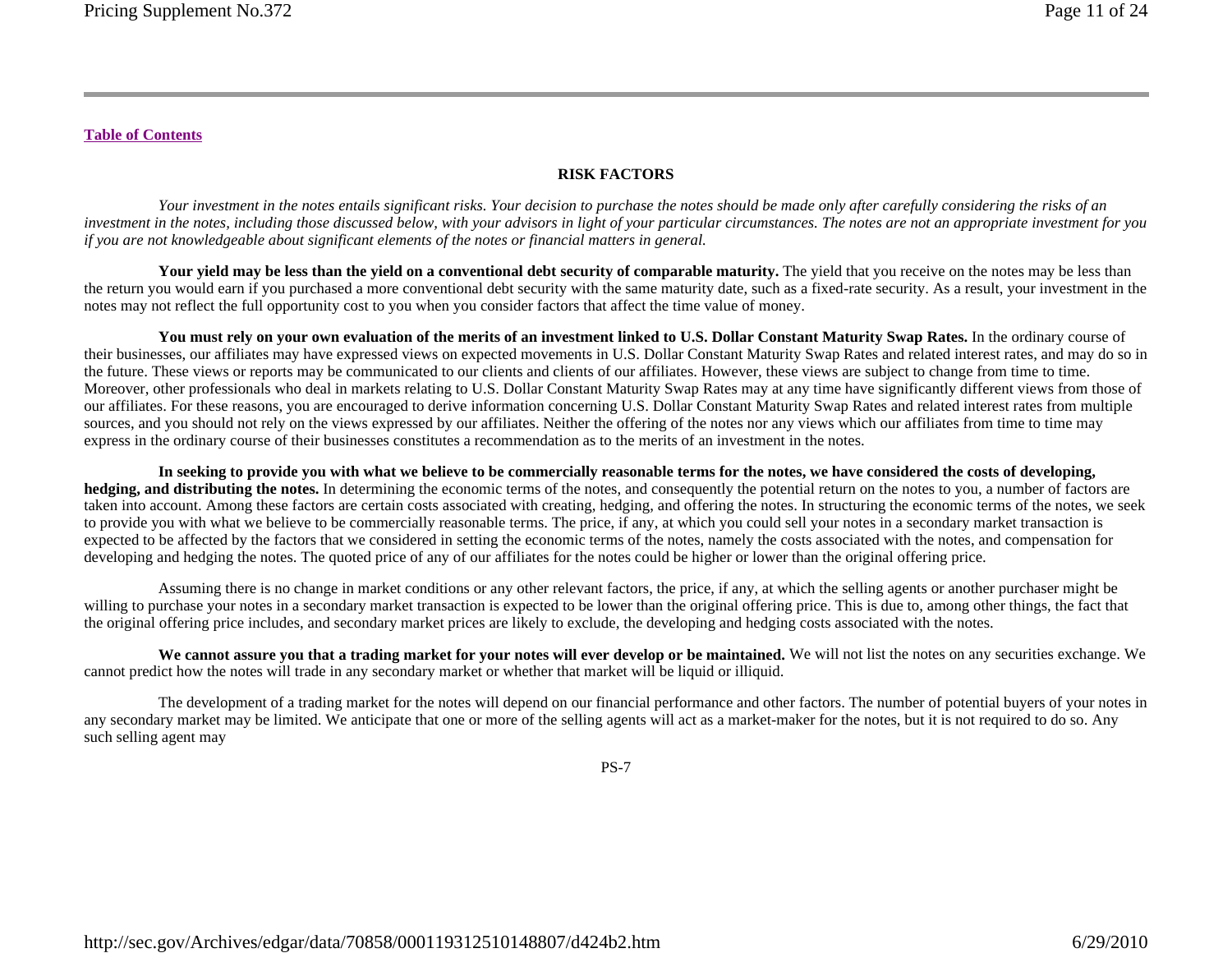discontinue its market-making activities as to the notes at any time. To the extent that a selling agent engages in any market-making activities, it may bid for or offer the notes. Any price at which the selling agent may bid for, offer, purchase, or sell any notes may differ from the values determined by pricing models that it may use, whether as a result of dealer discounts, mark-ups, or other transaction costs. These bids, offers, or completed transactions may affect the prices, if any, at which the notes might otherwise trade in the market.

In addition, if at any time the applicable selling agent were to cease acting as a market-maker as to the notes, it is likely that there would be significantly less liquidity in the secondary market. In such a case, the price at which the notes could be sold likely would be lower than if an active market existed.

**If you attempt to sell the notes prior to maturity, their market value, if any, will be affected by various factors that interrelate in complex ways, and their market value may be less than the principal amount of the notes.** Unlike savings accounts, certificates of deposit, and other similar investment products, you have no right to have your notes redeemed prior to maturity. If you wish to liquidate your investment in the notes prior to maturity, your only option would be to sell them. At that time, there may be an illiquid market for your notes or no market at all. Even if you were able to sell your notes, there are many factors outside of our control that may affect their market value, some of which, but not all, are stated below. Some of these factors are interrelated in complex ways. As a result, the effect of any one factor may be offset or magnified by the effect of another factor. The following paragraphs describe the expected impact on the market value of the notes from a change in a specific factor, assuming all other conditions remain constant.

- • **Changes in Interest Rates.** We expect that changes in interest rates will affect the market value of the notes. In general, if U.S. interest rates increase, we expect that the market value of the notes will decrease, and conversely, if U.S. interest rates decrease, we expect that the market value of the notes will increase. However, as U.S. interest rates increase or decrease, the market value of the notes may not decrease or increase in tandem. If you sell your notes when the interest payable on the notes is less than, or expected to be less than, other market interest rates, you may receive less than the principal amount that would be payable at maturity.
- • **Differences between short-term and long-term interest rates.** The difference between short-term and long-term interest rates also may affect the market value of the notes. CMS7 is often considered a long-term interest rate. In general, if the difference between short-term and long-term interest rates narrows, we expect the market value of the notes to decrease. However, in some scenarios, even if the difference between short-term and long-term interest rates widens, the market value of the notes may also be adversely impacted. The difference between long-term interest rates and short-term interest rates is influenced by a number of factors, including (but not limited to) monetary policy, fiscal policy, inflation, and fundamental demand conditions. These factors interrelate in complex, and sometimes ambiguous, ways. Any factor which reduces the supply of or increases the demand for money available for borrowing will generally disproportionately increase short-term interest rates relative to long-term interest rates, thereby potentially affecting the market value of the notes.
- • **Volatility of Market Interest Rates.** Volatility is the term used to describe the size and frequency of market fluctuations. An unsettled international environment and related uncertainties may result in greater interest rate volatility, which may continue over the term of the notes. Increases or decreases in the volatility of the interest rates may have an adverse impact on the market value of the notes.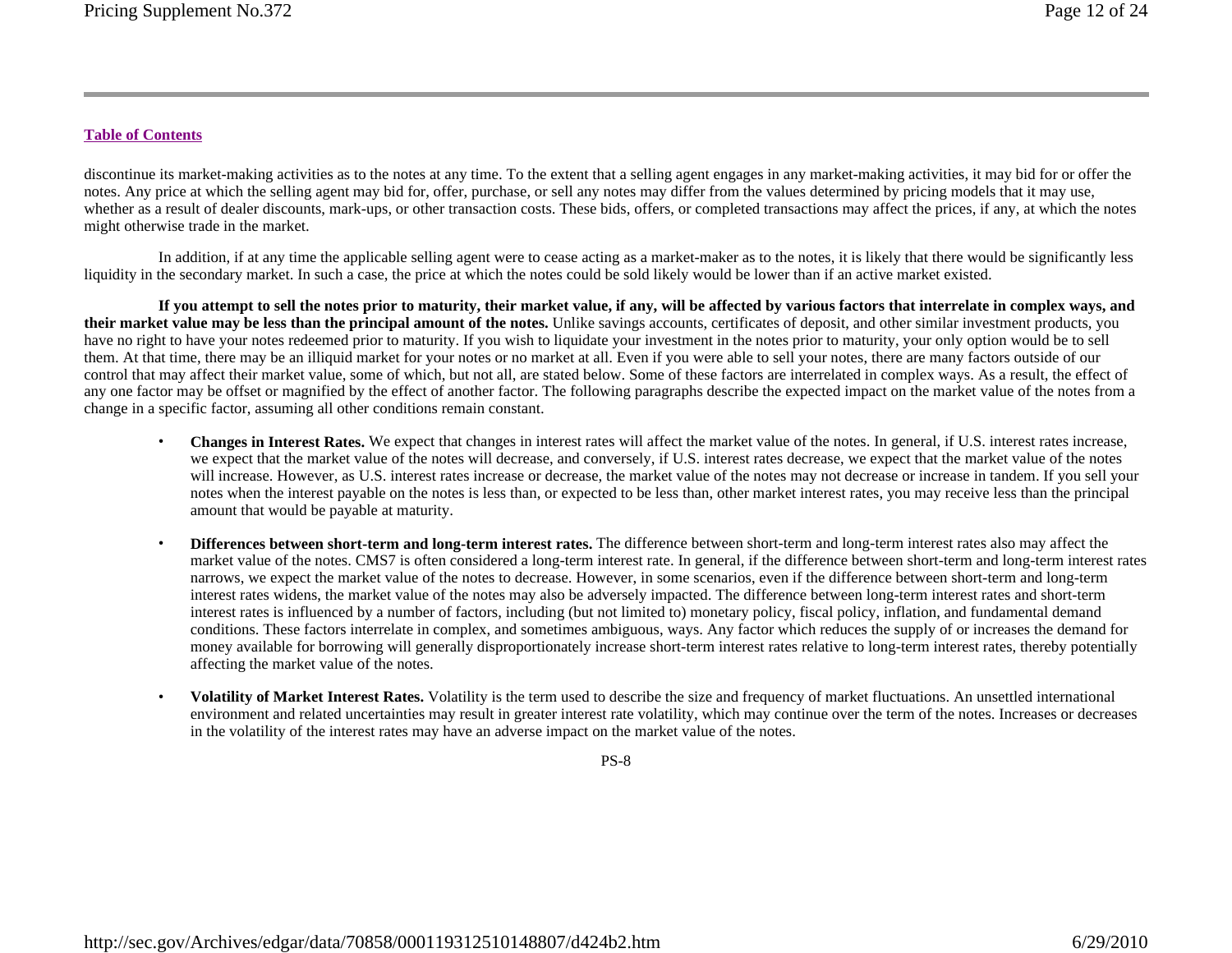- • **Economic and Other Conditions Generally.** The general economic conditions of the capital markets in the U.S. and globally, as well as geopolitical conditions and other financial, political, regulatory, and judicial events that affect the capital markets generally, may affect the value of the notes.
- •**Time to Maturity.** We anticipate that the notes may have a market value that may be different from that which would be expected based on the levels of interest rates accruing on the notes. This difference will reflect a time premium or discount due to expectations concerning the difference between such rates and current or future market interest rates. In general, as the time remaining to maturity decreases, the value of notes will approach a value that reflects the remaining interest payments on the notes based on the then-current interest rate accruing on the notes.

**Payments on the notes are subject to our credit risk, and changes in our credit ratings are expected to affect the value of the notes.** The notes are our senior unsecured debt securities. As a result, your receipt of all payments of interest and principal on the notes is dependent upon our ability to repay our obligations on the applicable payment date. No assurance can be given as to what our financial condition will be at any time during the term of the notes or on the maturity date.

In addition, our credit ratings are an assessment by ratings agencies of our ability to pay our obligations. Consequently, our perceived creditworthiness and actual or anticipated negative changes in our credit ratings prior to the maturity date of the notes may adversely affect the market value of the notes. However, because your return on the notes depends upon factors in addition to our ability to pay our obligations, such as the difference between the interest rates accruing on the notes and current market interest rates, an improvement in our credit ratings will not reduce the other investment risks related to the notes.

**Our trading and hedging activities may create conflicts of interest with you.** We or one or more of our affiliates, including the selling agents, may engage in trading activities related to CMS7 that are not for your account or on your behalf. We or one or more of our affiliates, including the selling agents, also may issue, or our affiliates may underwrite, other financial instruments with returns linked to CMS7. We expect to enter into arrangements to hedge the market risks associated with our obligation to pay the amounts due under the notes. We may seek competitive terms in entering into the hedging arrangements for the notes, but are not required to do so, and we may enter into such hedging arrangements with one of our subsidiaries or affiliates. Such hedging activity is expected to result in a profit to those engaging in the hedging activity, which could be more or less than initially expected, but which could also result in a loss for the hedging counterparty. These trading and hedging activities may present a conflict of interest between your interest in the notes and the interests we and our affiliates may have in our proprietary accounts, in facilitating transactions for our other customers, and in accounts under our management.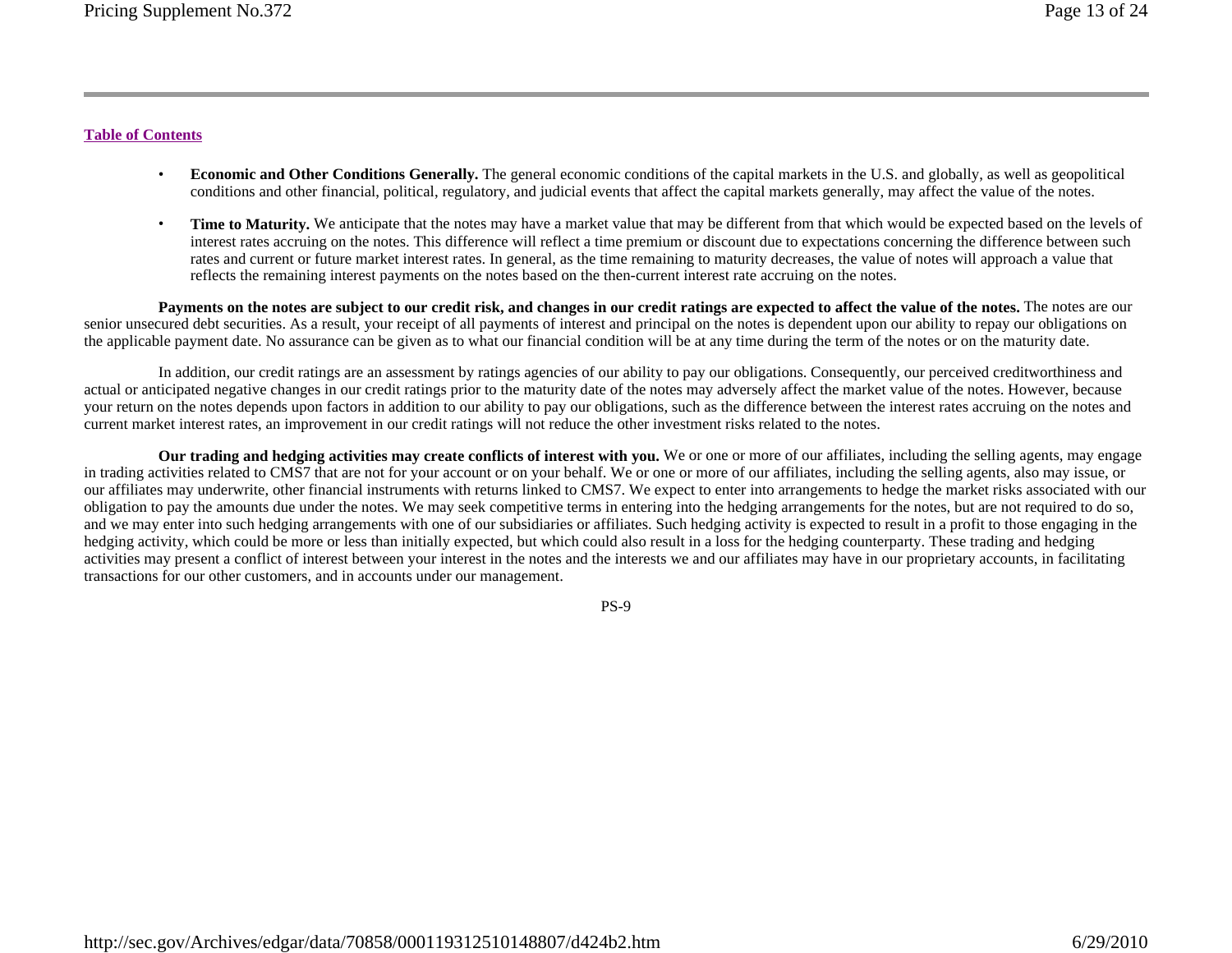**There may be potential conflicts of interest involving the calculation agent.** We have the right to appoint and remove the calculation agent. Our subsidiary, MLCS, will be the calculation agent for the notes and, as such, will determine the amount of interest to be paid on the notes. Under some circumstances, these duties could result in a conflict of interest between MLCS's status as our subsidiary and its responsibilities as calculation agent. These conflicts could occur, for instance, in connection with judgments that it would be required to make if CMS7 is unavailable. See the section entitled "Description of the Notes—Unavailability of CMS7." The calculation agent will be required to carry out its duties in good faith and using its reasonable judgment. However, because we expect to control the calculation agent, potential conflicts of interest could arise.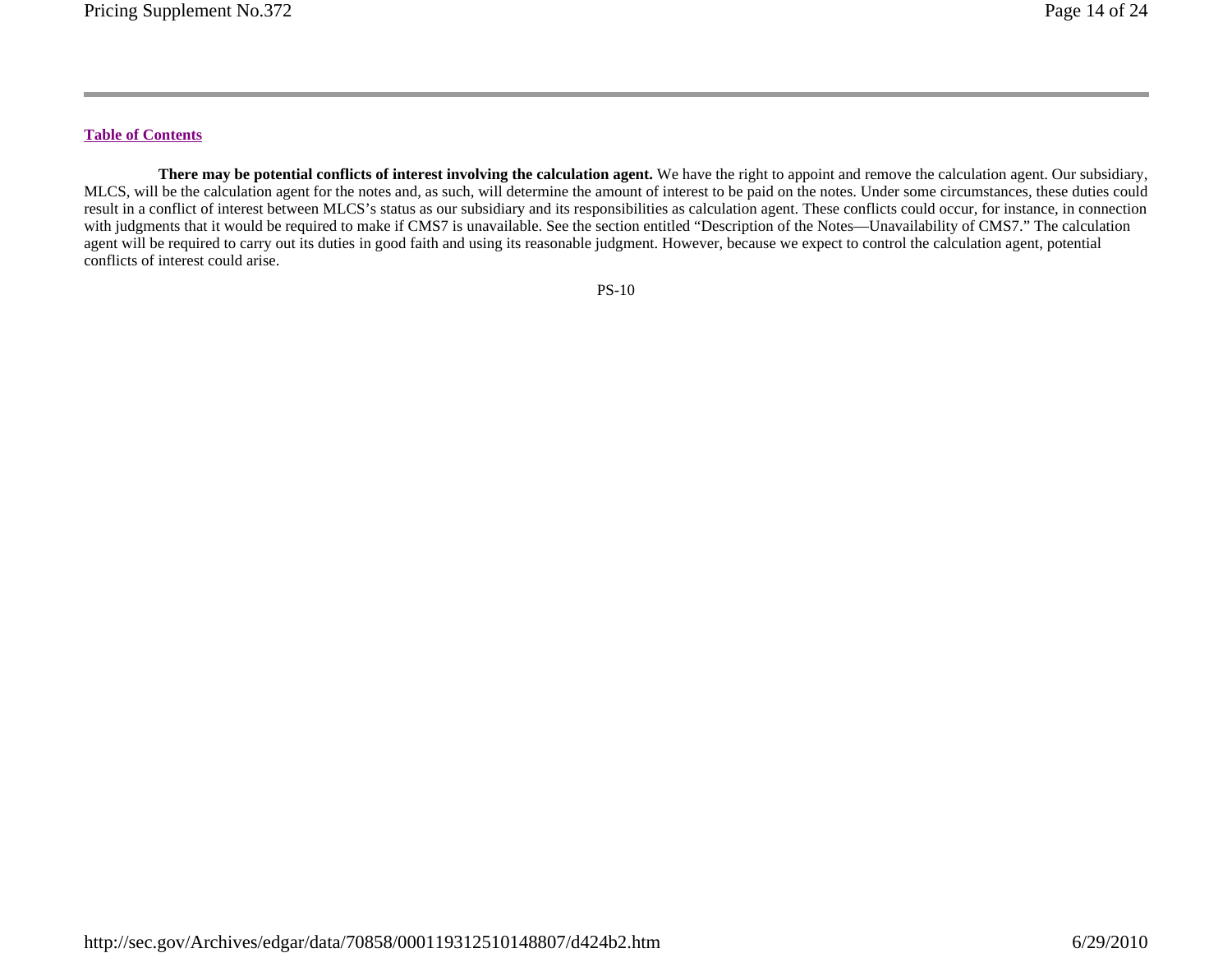## **USE OF PROCEEDS**

We will use the net proceeds we receive from the sale of the notes for the purposes described in the accompanying prospectus under "Use of Proceeds." In addition, we expect that we or our affiliates will use a portion of the net proceeds to hedge our obligations under the notes.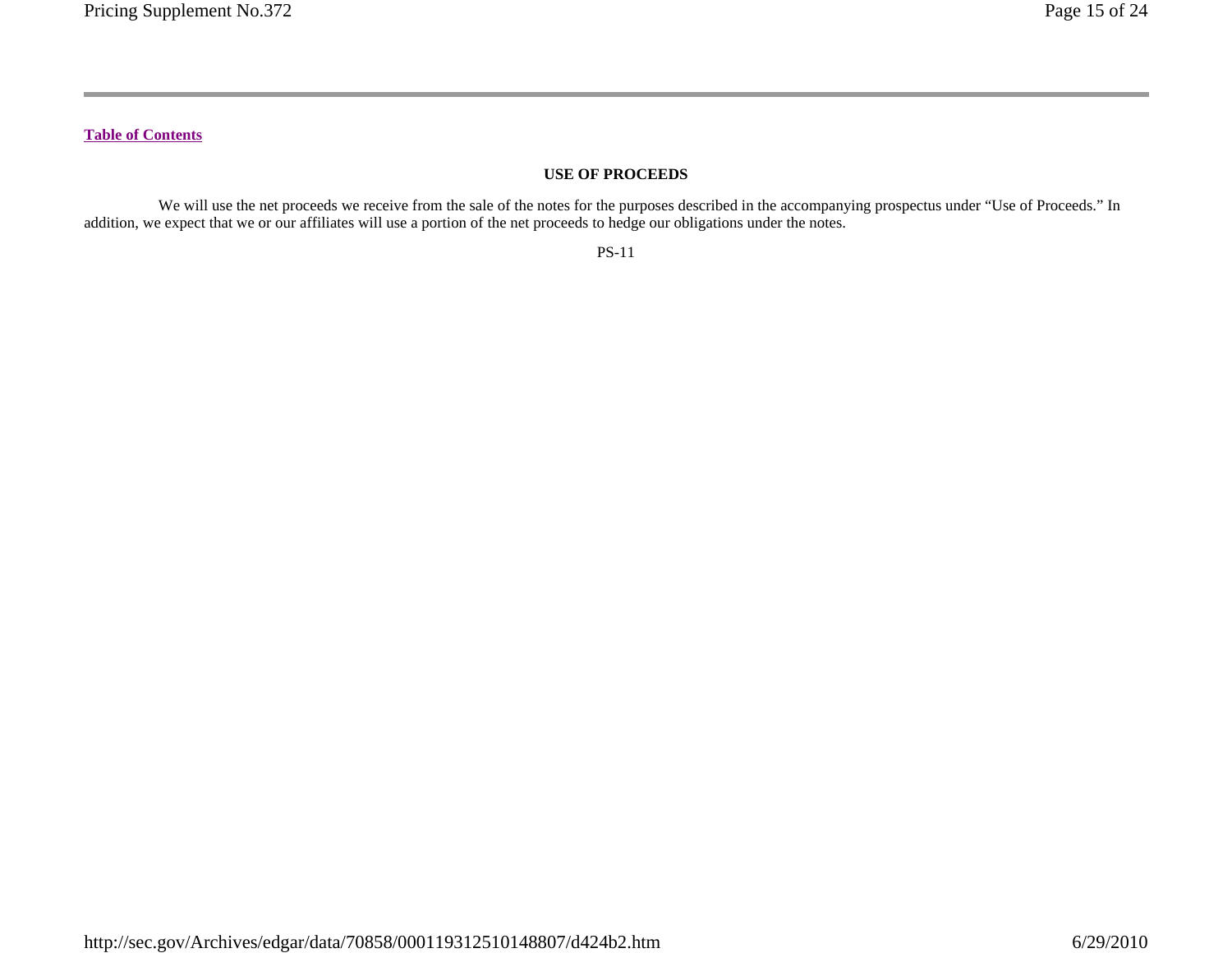### **DESCRIPTION OF THE NOTES**

#### **General**

The notes are part of a series of medium-term notes entitled "Medium-Term Notes, Series L" issued under the Senior Indenture, as amended and supplemented from time to time. The Senior Indenture is described more fully in the accompanying prospectus supplement and prospectus. The following description of the notes supplements the description of the general terms and provisions of the notes and debt securities set forth under the headings "Description of the Notes" in the prospectus supplement and "Description of Debt Securities" in the prospectus. These documents should be read in connection with this pricing supplement.

The notes are issued in denominations of whole units, and each unit will have a principal amount of \$1,000. The notes will mature on July 2, 2017.

Prior to maturity, the notes are not repayable at our option or at your option. The notes are not subject to any sinking fund.

The notes will be issued in book-entry form only.

#### **Interest**

Each interest payment due for an interest period will be paid quarterly in arrears on January 2, April 2, July 2, and October 2 of each year, and on the maturity date, beginning on October 2, 2010.

Interest on the notes will accrue for each quarterly interest period at a floating rate per annum equal to the product of (a) the Participation Rate and (b) CMS7, rounded to three decimal places and calculated on the basis of a 360-day year of twelve 30-day months. The Participation Rate is 108%.

CMS7 means the 7-Year U.S. Dollar Constant Maturity Swap Rate that appears on Reuters page ISDAFIX3 as of 11:00 A.M., New York City time, on the applicable U.S. Government Securities Business Day (as defined below), as determined by the calculation agent in the manner described in this pricing supplement.

Each interest period (other than the first quarterly interest period from, and including, the original issue date of the notes to, but excluding, October 2, 2010) will commence on, and will include, an interest payment date, and will extend to, but will exclude, the next succeeding interest payment date or the maturity date, as applicable. If any interest payment date, including the maturity date of the notes, falls on a day that is not a business day, no adjustment will be made to the length of the corresponding interest period; however, we will make the required payment on the next business day and no additional interest will accrue in respect of the payment made on the next business day.

The interest rate for each interest period will be reset on the first day of that interest period, which we refer to as the "interest reset date." For each quarterly interest period, the applicable rate of interest will be determined on the second U.S. Government Securities Business Day preceding the applicable interest reset date (each, an "interest determination date"). The calculation agent will determine the applicable interest rate for each interest period. Once determined by the calculation agent, the applicable interest rate for each quarterly interest period will apply from and including the interest reset date, through, but excluding, the next interest reset date (or the maturity date, as applicable).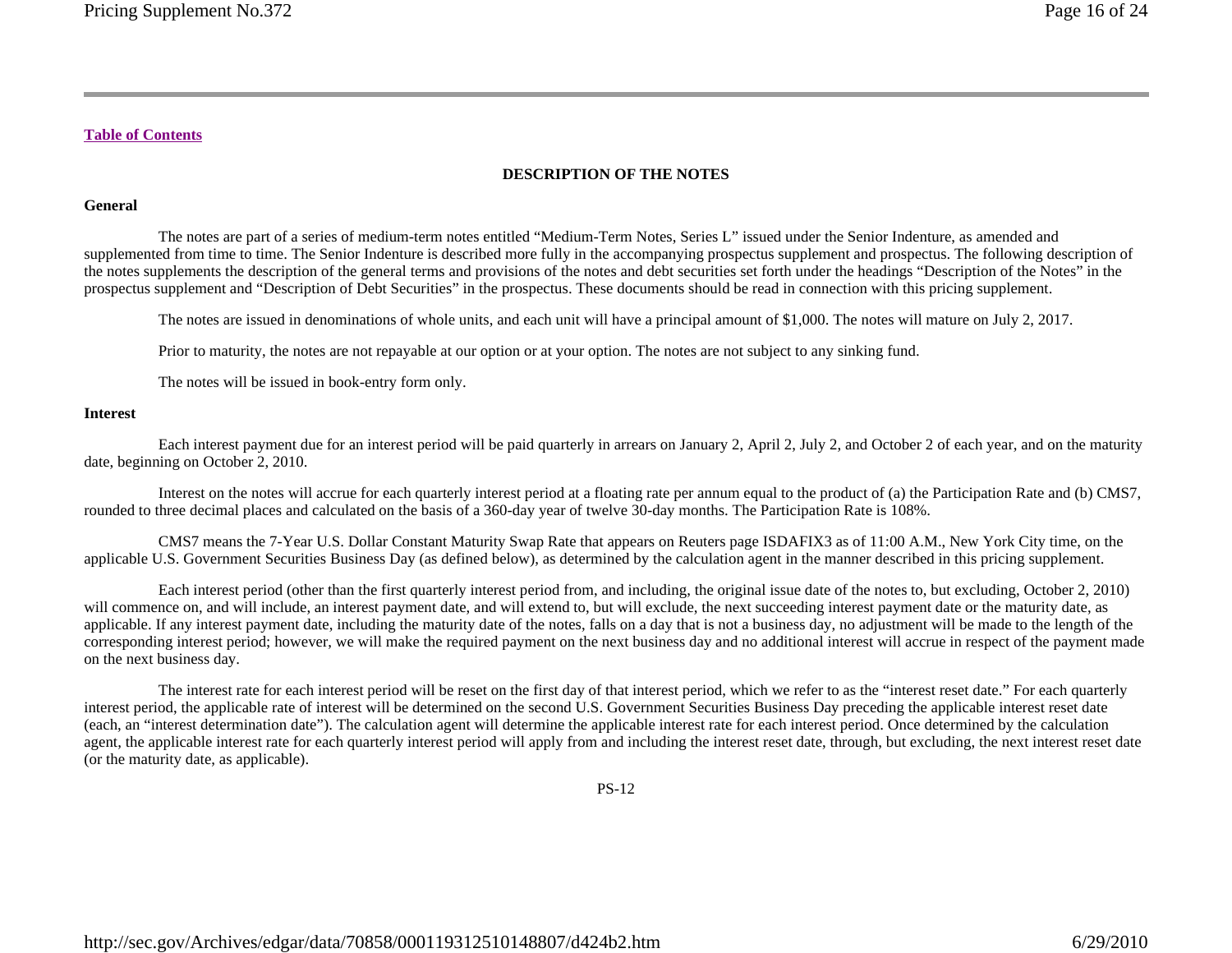A "U.S. Government Securities Business Day" is any day except a Saturday, a Sunday, or a day on which The Securities Industry and Financial Markets Association recommends that the fixed income departments of its members be closed for the entire day for purposes of trading in U. S. government securities.

A "business day" means any day other than a day on which banking institutions in New York, New York are authorized or required by law, regulation, or executive order to close or a day on which transactions in U.S. dollars are not conducted.

For as long as the notes are held in book-entry only form, the record date for each payment of interest will be the business day prior to the payment date. If the notes are issued at any time in a form that is other than book-entry only, the regular record date for an interest payment date will be the last day of the calendar month preceding the interest payment date.

#### **Payment at Maturity**

On the maturity date, you will be paid the principal amount of the notes and any accrued and unpaid interest on the notes, subject to our credit risk. See "Risk Factors—Payments on the notes are subject to our credit risk, and changes in our credit ratings are expected to affect the value of the notes."

#### **Unavailability of CMS7**

If, on any interest determination date, CMS7 is not quoted on the Reuters Screen ISDAFIX3 Page, or any page substituted for that page, then CMS7 will be determined on the basis of the mid-market semi-annual swap rate quotations provided by three banks chosen by the calculation agent (which may include one of our affiliates) at approximately 11:00 a.m., New York City time, on that date.

For this purpose, the mid-market semi-annual swap rate means the mean of the bid and offered rates for the semi-annual fixed leg, calculated on the basis of a 360-day year consisting of twelve 30-day months, of a fixed-for-floating U.S. dollar interest rate swap transaction with a term equal to 7 years, commencing on the applicable interest reset date and in a representative amount quoted by an acknowledged dealer of good credit in the swap market, and the floating leg, calculated on the actual number of days in a 360-day year, is equivalent to USD-LIBOR-BBA, as quoted on the Reuters Screen LIBOR01 Page at 11:00 a.m., New York City time, with a designated maturity of three months. The calculation agent will request the principal New York City office of each of the three banks chosen by it to provide a quotation of its rate. If at least three quotations are provided, the rate for the relevant interest determination date will be the arithmetic mean of the quotations. If two quotations are provided, the rate for the relevant interest determination date will be the arithmetic mean of the two quotations. If only one quotation is provided, the rate for the relevant interest determination date will equal that one quotation. If no quotations are available, then CMS7 will be the rate the calculation agent, in its sole discretion, determines to be fair and reasonable under the circumstances at approximately 11:00 a.m., New York City time, on the relevant interest determination date.

### **Role of the Calculation Agent**

The calculation agent has the sole discretion to make all determinations regarding the notes, including determinations regarding the applicable interest rate for each interest period, the amount of each interest payment, U.S. Government Securities Business Days, and business days. Absent manifest error, all determinations of the calculation agent will be final and binding on you and us, without any liability on the part of the calculation agent.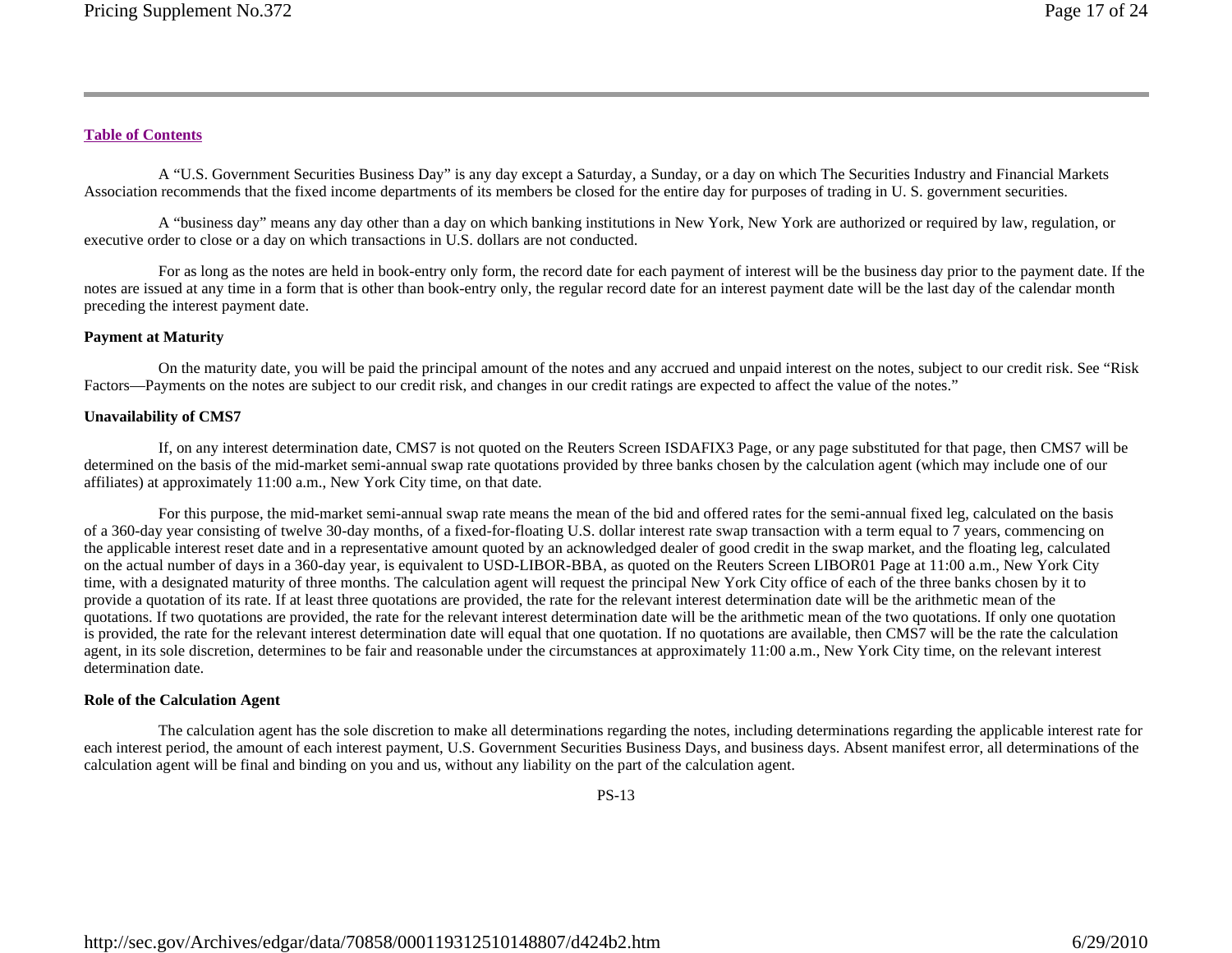We have initially appointed our subsidiary, MLCS, as the calculation agent, but we may change the calculation agent at any time without notifying you.

#### **Same-Day Settlement and Payment**

The notes will be delivered in book-entry form only through DTC against payment by purchasers of the notes in immediately available funds. We will make payments of the principal amount and each interest payment in immediately available funds so long as the notes are maintained in book-entry form.

### **Events of Default and Rights of Acceleration**

If an event of default (as defined in the Senior Indenture) occurs and is continuing, holders of the notes may accelerate the maturity of the notes, as described under "Description of Debt Securities—Events of Default and Rights of Acceleration" in the prospectus. Upon an event of default, you will be entitled to receive only your principal amount, and accrued and unpaid interest, if any, through the acceleration date. In case of an event of default, the notes will not bear a default interest rate.

### **Listing**

The notes will not be listed on any securities exchange.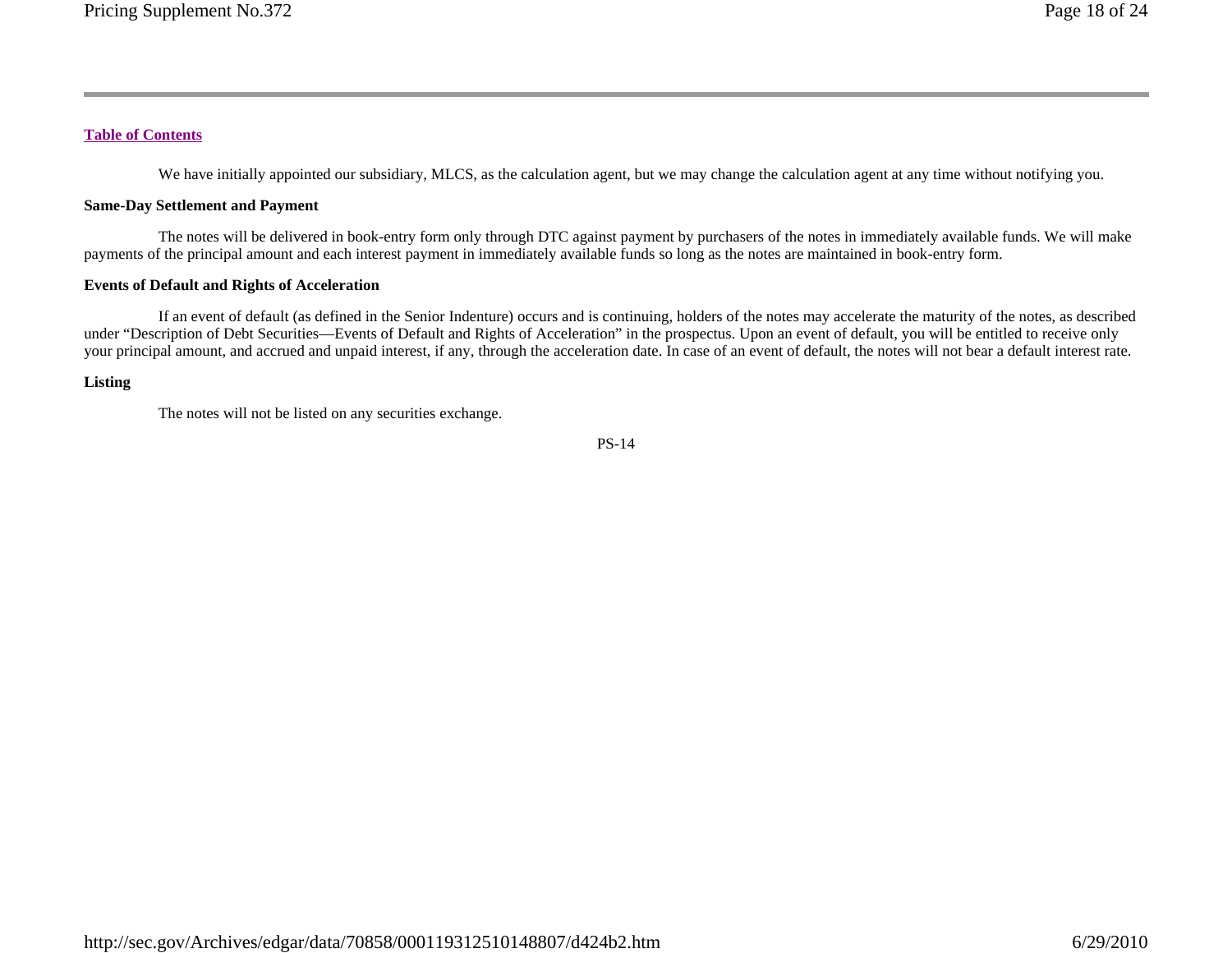#### **THE 7-YEAR U.S. DOLLAR CONSTANT MATURITY SWAP RATE**

CMS7 means the 7-Year U.S. Dollar Constant Maturity Swap Rate that appears on Reuters page ISDAFIX3 as of 11:00 A.M., New York City time, on the applicable U.S. Government Securities Business Day. CMS7 is a "constant maturity swap rate" that measures the fixed rate of interest payable on a hypothetical fixed-forfloating U.S. dollar interest rate swap transaction with a maturity of 7 years. In such a hypothetical swap transaction, the fixed rate of interest, payable semi-annually on the basis of a 360-day year consisting of twelve 30-day months, is exchangeable for a floating 3-month LIBOR-based payment stream that is payable quarterly on the basis of the actual number of days elapsed during a quarterly period in a 360-day year. "LIBOR" is the London interbank offered rate and is a common rate of interest used in the swaps industry.

The following table sets forth the historical month-end levels of CMS7 from January 2005 through May 2010, which we obtained from Reuters page ISDAFIX3. The historical data on CMS7 is not necessarily indicative of the future performance of CMS7 or what the value of the notes may be. Any historical upward or downward trend in the level of CMS7 during any period set forth below is not an indication that the level of CMS7 is more or less likely to increase or decrease at any time over the term of the notes.

|           | 2005   | 2006   | 2007   | 2008   | 2009   | 2010   |
|-----------|--------|--------|--------|--------|--------|--------|
| January   | 4.301% | 4.990% | 5.318% | 3.873% | 2.704% | 3.281% |
| February  | 4.483% | 5.077% | 5.042% | 3.858% | 3.071% | 3.184% |
| March     | 4.797% | 5.333% | 5.084% | 3.692% | 2.573% | 3.324% |
| April     | 4.425% | 5.508% | 5.081% | 4.157% | 2.936% | 3.196% |
| May       | 4.271% | 5.555% | 5.404% | 4.443% | 3.366% | 2.961% |
| June      | 4.246% | 5.732% | 5.611% | 4.456% | 3.405% |        |
| July      | 4.623% | 5.495% | 5.413% | 4.427% | 3.425% |        |
| August    | 4.371% | 5.238% | 5.088% | 4.258% | 3.267% |        |
| September | 4.709% | 5.106% | 4.978% | 4.189% | 3.090% |        |
| October   | 4.976% | 5.104% | 4.892% | 4.135% | 3.219% |        |
| November  | 4.960% | 4.901% | 4.430% | 3.069% | 2.869% |        |
| December  | 4.877% | 5.130% | 4.431% | 2.304% | 3.557% |        |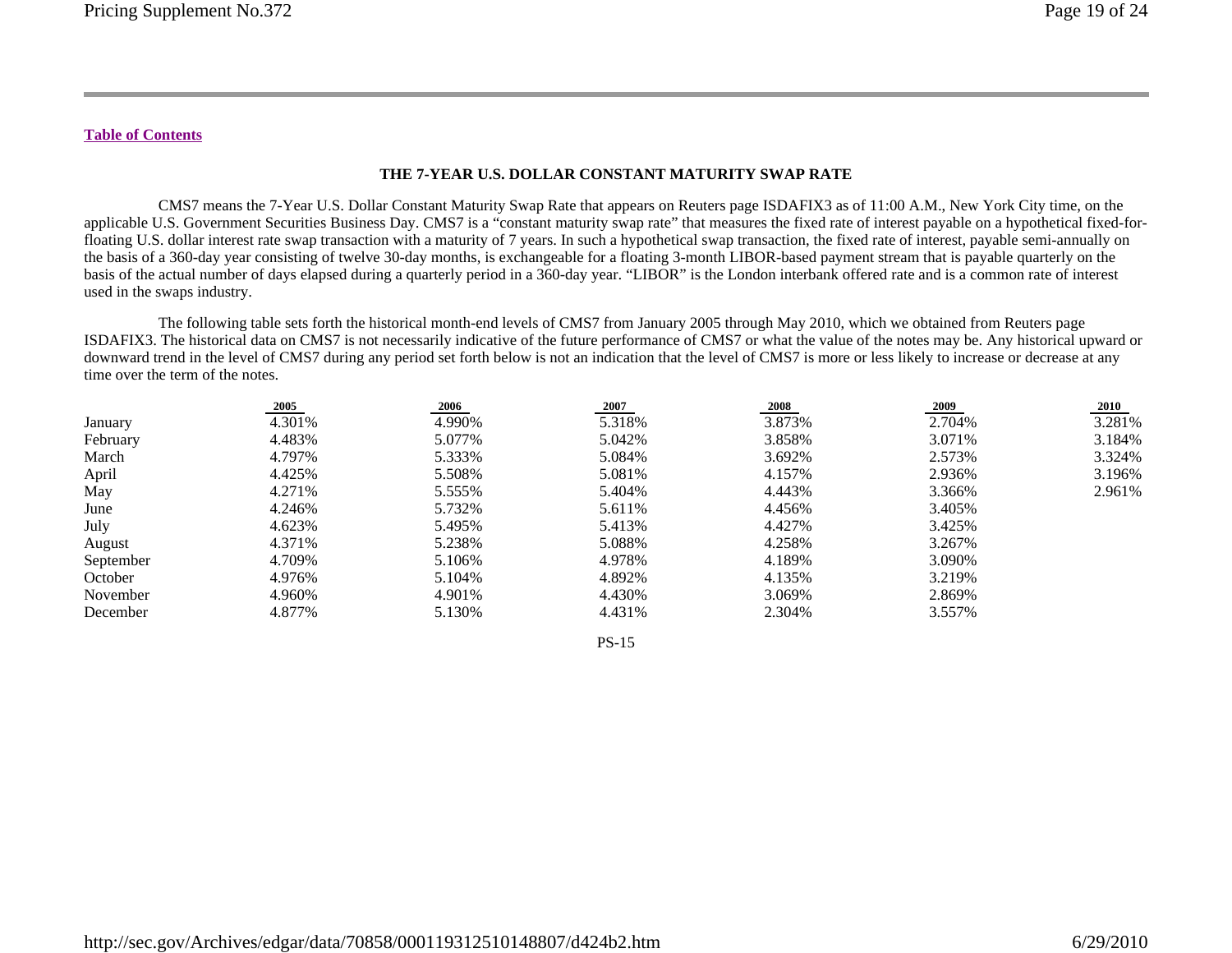

The following graph sets forth the historical month-end levels of CMS7 presented in the preceding table. On the pricing date, the level of CMS7 was 2.701%.

Movements in CMS7 have historically been correlated to some extent to movements in the 7-Year Constant Maturity Treasury Rate, which expresses the yield to maturity on U.S. Treasury securities with a constant maturity of 7 years. The graph below shows the monthly CMS7 relative to the monthly 7-Year Constant Maturity Treasury Rate during the period from January 2005 through May 2010.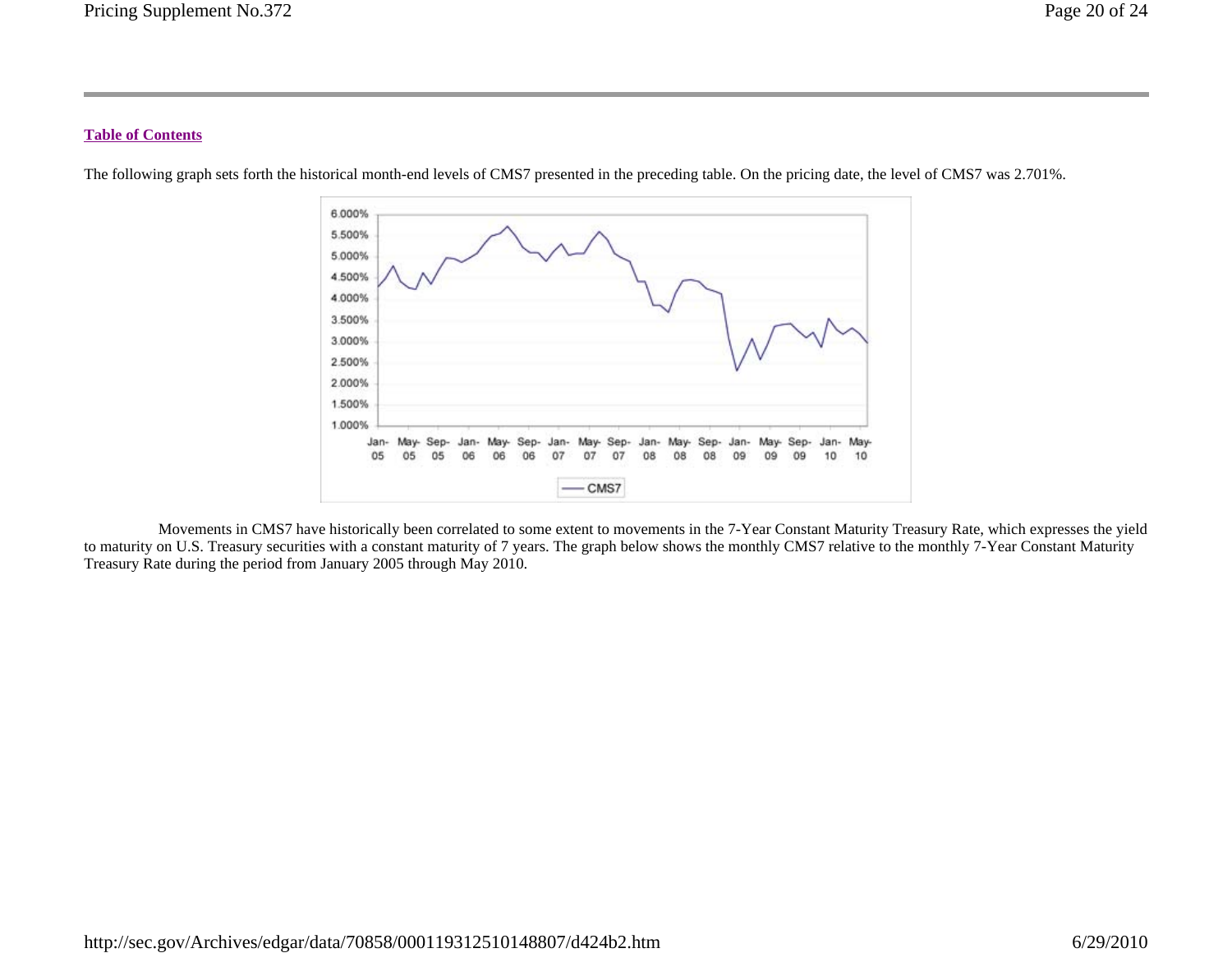

PS-16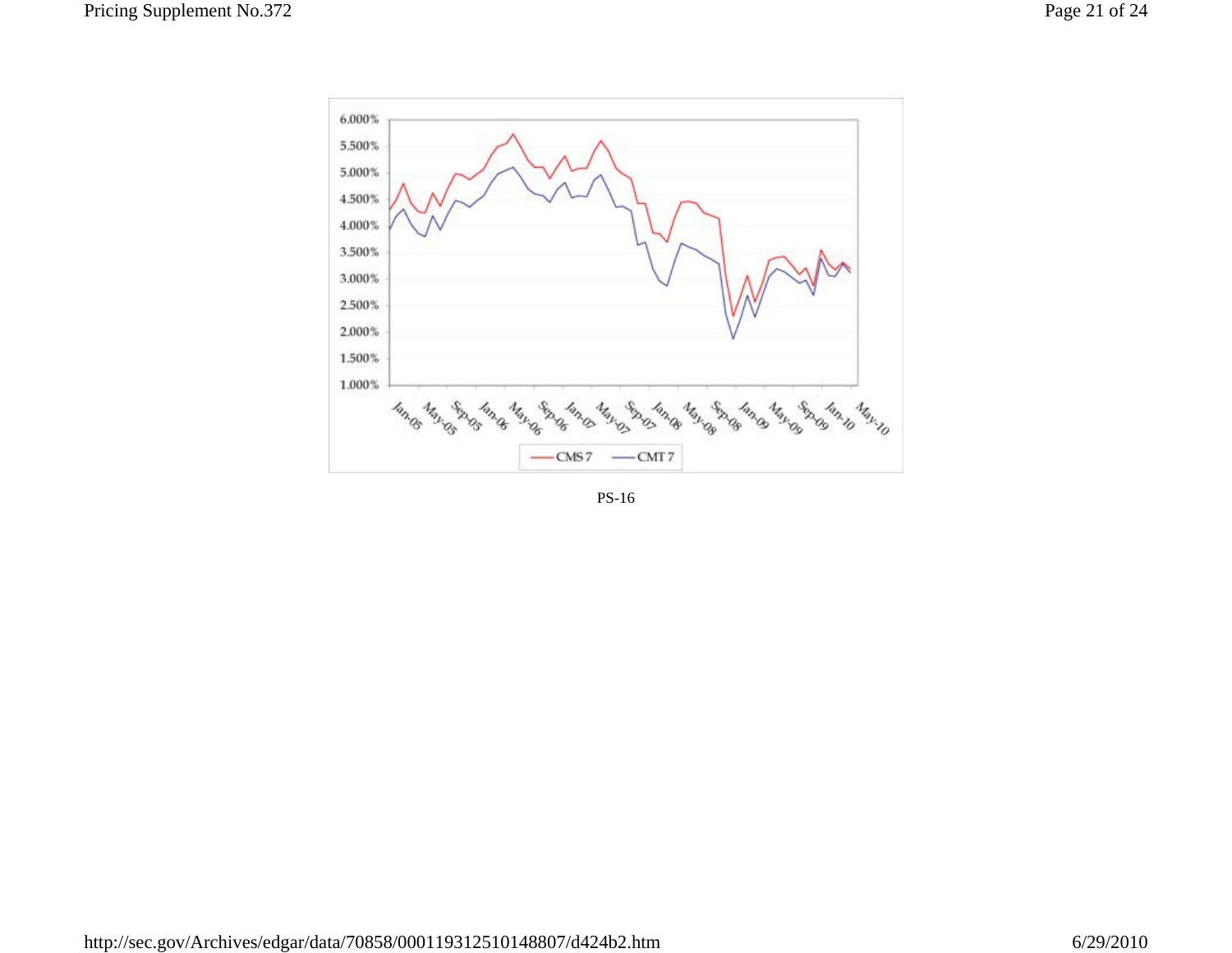### **SUPPLEMENTAL PLAN OF DISTRIBUTION**

Our broker-dealer subsidiaries, MLPF&S and First Republic, will act as our selling agents in connection with the offering of the notes. The selling agents are parties to the Distribution Agreement described in the "Supplemental Plan of Distribution" on page S-12 of the accompanying prospectus supplement.

Each selling agent will receive the compensation set forth on the cover of this pricing supplement as to the notes sold through its efforts. You must have an account with one of the selling agents to purchase the notes.

The selling agents are members of the Financial Industry Regulatory Authority, Inc. (formerly the National Association of Securities Dealers, Inc. (the "NASD")). Accordingly, the offering of the notes will conform to the requirements of NASD Rule 2720.

No selling agent is acting as your fiduciary or advisor, and you should not rely upon any communication from either selling agent in connection with the notes as investment advice or a recommendation to purchase notes. You should make your own investment decision regarding the notes after consulting with your legal, tax, and other advisors.

We will deliver the notes against payment therefor in New York, New York on a date that is greater than three business days following the pricing date. Under Rule 15c6-1 of the Securities Exchange Act of 1934, trades in the secondary market generally are required to settle in three business days, unless the parties to any such trade expressly agree otherwise. Accordingly, purchasers who wish to trade the notes more than three business days prior to the original issue date will be required to specify alternative settlement arrangements to prevent a failed settlement. See "Supplemental Plan of Distribution" on page S-12 of the accompanying prospectus supplement."

If you place an order to purchase the notes, you are consenting to each of MLPF&S and First Republic acting as a principal in effecting the transaction for your account. Under the terms of our distribution agreement with the selling agents, MLPF&S will purchase the notes from us on the issue date as principal at the purchase price indicated on the cover of this pricing supplement, less the indicated underwriting discount.

The selling agents and any of our other broker-dealer affiliates may use this pricing supplement, and the accompanying prospectus supplement and prospectus for offers and sales in secondary market transactions and market-making transactions in the notes. However, they are not obligated to engage in such secondary market transactions and/or market-making transactions. The selling agents may act as principal or agent in these transactions, and any such sales will be made at prices related to prevailing market prices at the time of the sale.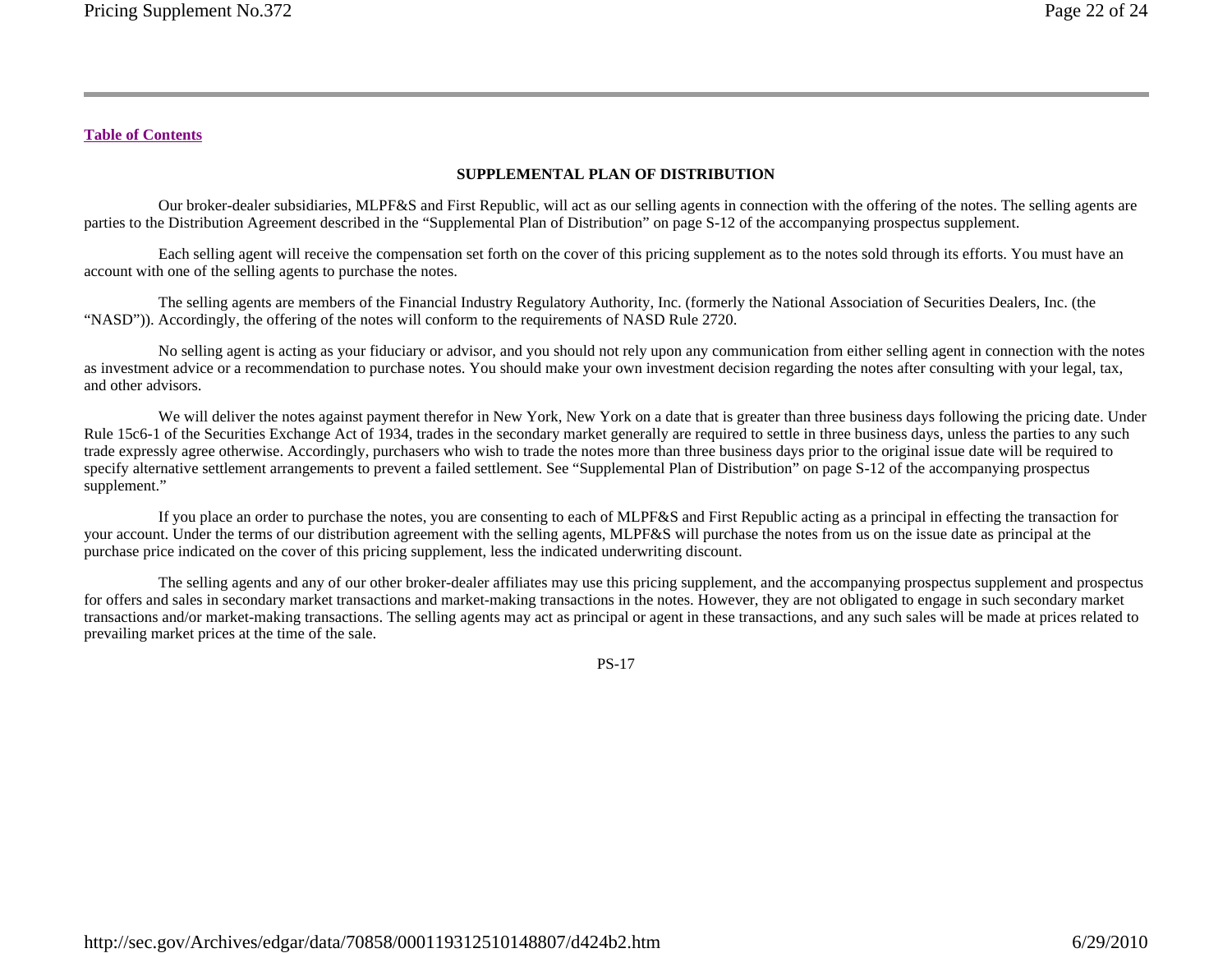### **U.S. FEDERAL INCOME TAX SUMMARY**

The following summary is not complete and is subject to the qualifications and limitations set forth in the discussion under "U.S. Federal Income Tax Considerations" beginning on page 60 of the attached prospectus, which you should carefully review prior to investing in the notes. For a discussion of the U.S. federal income tax consequences of an investment in the notes, please see the section "U.S. Federal Income Tax Considerations—Taxation of Debt Securities" in the attached prospectus. For purposes of that discussion, the notes will be treated as "variable rate debt securities" that will qualify for treatment as "variable rate debt instruments."

Under the characterization described above, interest on a note generally will be included in the income of a U.S. Holder as ordinary income at the time it is accrued or is received in accordance with the U.S. Holder's regular method of accounting for U.S. federal income tax purposes. Upon a sale or other disposition of a note, a U.S. Holder will recognize gain or loss equal to the difference between the amount realized upon the sale or disposition (except to the extent attributable to accrued but unpaid interest) and the U.S. Holder's tax basis in the note. Any such gain or loss will be capital gain or loss and will be long-term capital gain or loss if the note has been held for more than one year at the time of its sale or disposition. The deductibility of capital losses is subject to limitations.

With respect to taxable years beginning after December 31, 2012, certain U.S. Holders, including individuals and estates and trusts, will be subject to an additional 3.8% Medicare tax on unearned income. For individual U.S. Holders, the additional Medicare tax applies to the lesser of (i) "net investment income," or (ii) the excess of "modified adjusted gross income" over \$200,000 (\$250,000 if married and filing jointly or \$125,000 if married and filing separately). "Net investment income" generally equals the taxpayer's gross investment income reduced by the deductions that are allocable to such income. Investment income generally includes passive income such as interest, dividends, annuities, royalties, rents, and capital gains. U.S. Holders are urged to consult their own tax advisors regarding the implications of the additional Medicare tax resulting from an investment in the notes.

*You should consult your own tax advisor concerning the U.S. federal income tax consequences to you of acquiring, owning, and disposing of the notes, as well as any tax consequences arising under the laws of any state, local, foreign, or other tax jurisdiction and the possible effects of changes in U.S. federal or other tax laws.* 

### **ERISA CONSIDERATIONS**

Each fiduciary of a pension, profit-sharing, or other employee benefit plan subject to ERISA (a "Plan"), should consider the fiduciary standards of ERISA in the context of the Plan's particular circumstances before authorizing an investment in the notes. Accordingly, among other factors, the fiduciary should consider whether the investment would satisfy the prudence and diversification requirements of ERISA and would be consistent with the documents and instruments governing the Plan.

In addition, we and certain of our subsidiaries and affiliates, including MLPF&S, may be each considered a party in interest within the meaning of ERISA, or a disqualified person within the meaning of the Code, with respect to many Plans, as well as many individual retirement accounts and Keogh plans (also "Plans"). Prohibited transactions within the meaning of ERISA or the Code would likely arise, for example, if the notes are acquired by or with the assets of a Plan with respect to which MLPF&S or any of our other affiliates is a party in interest, unless the notes are acquired under an exemption from the prohibited transaction rules. A violation of these prohibited transaction rules could result in an excise tax or other

PS-18

http://sec.gov/Archives/edgar/data/70858/000119312510148807/d424b2.htm 6/29/2010